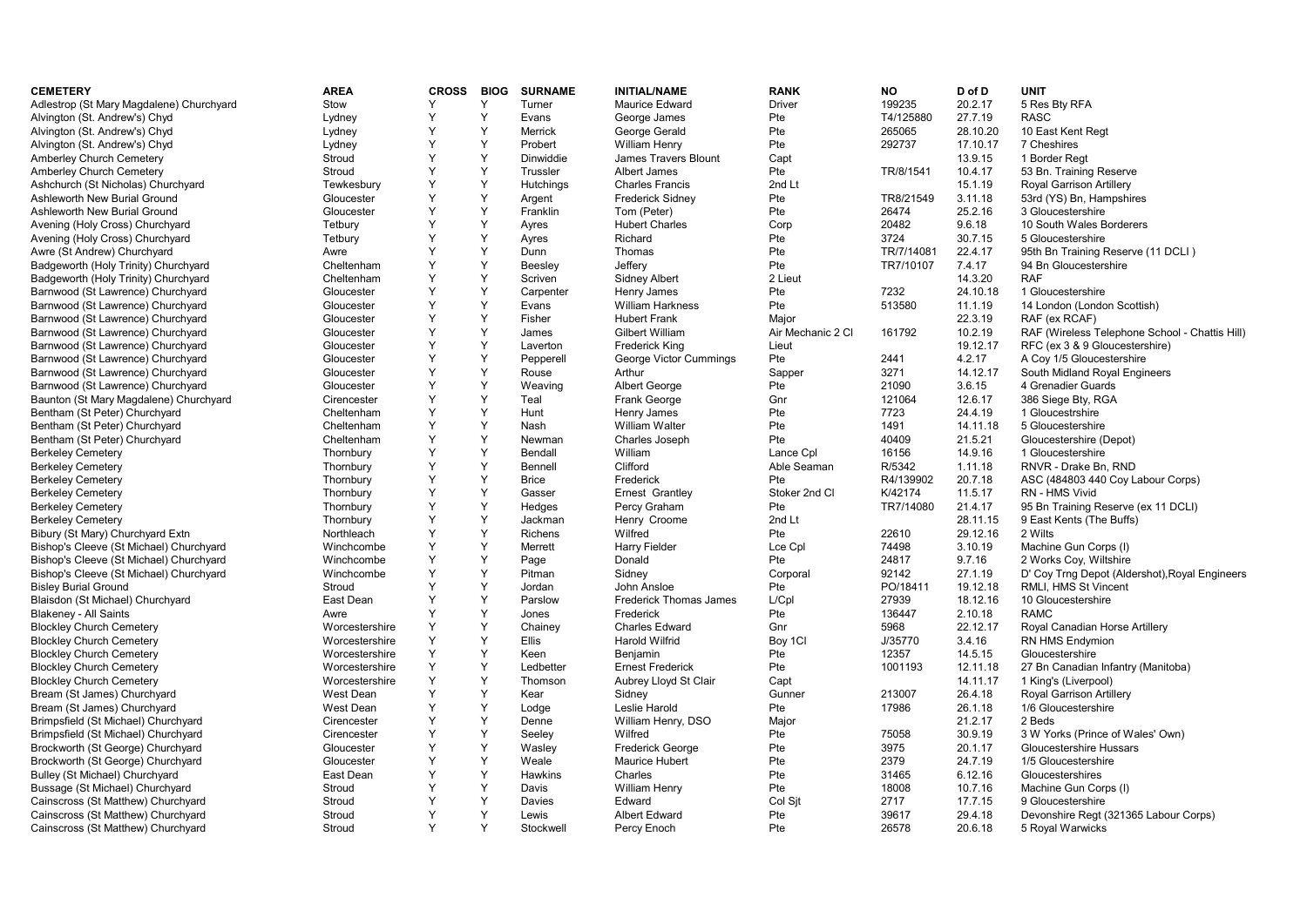| Chalford (Christ Church) Churchyard     | Stroud     | Y | Y | King            | <b>Albert Edward</b>       | Sapper           | 160573    | 6.9.18   | Gen Base depot, RE                                     |
|-----------------------------------------|------------|---|---|-----------------|----------------------------|------------------|-----------|----------|--------------------------------------------------------|
| Chalford (Tabernacle) Graveyard         | Stroud     | Y | Y | Boucher         | William Gilbert            | Pte              | 14283     | 30.8.16  | 17 Lancs Fusiliers                                     |
| Chalford (Tabernacle) Graveyard         | Stroud     | Υ | Y | Pearce          | Louis Reginald             | Airman 2 Cl      | 77347     | 5.2.18   | RFC ex Queens wn Worcs Hussars (Worcs Yeo.)            |
| Chalford (Tabernacle) Graveyard         | Stroud     | Y | Y | Webster         | Frank Trevor               | Staff Sgt        | 81940     | 8.8.19   | 10 Canadian Inf (Alberta)                              |
| Charlton Abbotts (St Martin) Churchyard | Winchcombe | Y | Y | Meikle          | Allan John Braine          | 2 Lieut          |           | 5.8.18   | 4 Training Depot Station, RAF                          |
| <b>Charlton Kings Cemetery</b>          | Cheltenham | Y | Y | Addis           | Frederick John             | L/Cpl            | 1964      | 2.5.20   | 1/5 Gloucestershire                                    |
| <b>Charlton Kings Cemetery</b>          | Cheltenham | Y | Y | <b>Barrow</b>   | John Joseph                | Sapper           | WR/205672 | 6.5.21   | Railway Troops Royal Engineers                         |
| <b>Charlton Kings Cemetery</b>          | Cheltenham | Y | Y | Clapham         | <b>Arthur George</b>       | Pte              | TR8/30964 | 19.10.18 | 53 (Young Soldier) Bn., Hampshires                     |
| <b>Charlton Kings Cemetery</b>          | Cheltenham | Y | Y | Coombe          | William                    | Pte              | R/356950  | 11.5.18  | Army Service Corps - Remounts Depot (Shirehampton)     |
| <b>Charlton Kings Cemetery</b>          | Cheltenham | Y | Y | Fry             | <b>Robert George</b>       | Pte              | 11115     | 7.2.19   | 7 Gloucestershire                                      |
| <b>Charlton Kings Cemetery</b>          | Cheltenham | Y | Y | King            | Alfred Tom                 | Pte              | M2/077535 | 22.10.18 | Army Service Corps - MT                                |
| <b>Charlton Kings Cemetery</b>          | Cheltenham | Y | Y | Matthews        | Mervyn                     | Lieut            |           | 28.1.15  | <b>Royal Engineers</b>                                 |
| <b>Charlton Kings Cemetery</b>          | Cheltenham | Y | Y | Newcombe        | William Uriah              | Pte              |           | 26.10.18 | Army Veterinary Corps                                  |
| <b>Charlton Kings Cemetery</b>          | Cheltenham | Y | Y | Sims            | <b>Harry Greatorex</b>     | Pte              | 12251     | 26.9.16  | 10 Gloucestershire                                     |
| <b>Charlton Kings Cemetery</b>          | Cheltenham | Y | Y | Slee            | John William Lance         | Pte              | TR7/27549 | 24.10.18 | 51 Royal Warwickshire                                  |
| Chedworth (St Andrew) Churchyard        | Northleach | Y | Υ | Ellis           | GR                         | Capt             |           | 28.6.18  | <b>RAMC</b>                                            |
| Cheltenham Cemetery                     | Cheltenham | Y | Υ | Andrews         | William George             | Pte              | 202032    | 25.10.19 | 1/4 Wiltshire                                          |
| Cheltenham Cemetery                     | Cheltenham |   | Y | <b>Baker</b>    | John Berry                 | Pte              | 20038     | 27.6.15  | 3 Gloucestershire                                      |
| Cheltenham Cemetery                     | Cheltenham |   | Y | Baldwin         | Frederick John             | Pte              | 12995     | 3.4.15   | 25 Royal Fusiliers                                     |
| Cheltenham Cemetery                     | Cheltenham |   | Υ | <b>Barnett</b>  | Lionel                     | Lieut            |           | 6.2.17   | 6 Yorkshire                                            |
| Cheltenham Cemetery                     | Cheltenham | Y | Y | Beacham         | <b>Frederick Lionel</b>    | Sjt              | 656053    | 1.5.19   | 6 Res Bgde Royal Field Artillery                       |
| Cheltenham Cemetery                     | Cheltenham | Y | Y | Beatty          | Joseph Scorfield           | <b>CSM</b>       | A/3727    | 11.3.19  | Kings Royal Rifle Corps (49241 SM Royal Defence Force) |
| Cheltenham Cemetery                     | Cheltenham | Y | Y | <b>Bishop</b>   | Sidney                     | <b>Driver</b>    | 19844     | 10.11.17 | 6 Res Bde Royal Field Artillery                        |
| Cheltenham Cemetery                     | Cheltenham | Y | Y | Blackwell       | William Thomas             | Pte              | 17258     | 3.9.18   | 2/4 Gloucestershire                                    |
| Cheltenham Cemetery                     | Cheltenham |   | Y | Booth           | George Albert              | Pte              | 32096     | 14.9.18  | 5 Border                                               |
| Cheltenham Cemetery                     | Cheltenham | Y | Y | Bourne          | <b>Robert Stanley</b>      | <b>Staff Sit</b> | WR/251147 | 29.8.18  | RE - 296 Railway Operating Company                     |
| Cheltenham Cemetery                     | Cheltenham |   | Y | <b>Bowstead</b> | <b>Frank Harry</b>         | Boy 2nd Class    | J/91735   | 6.10.18  | Royal Navy - HMS Powerful                              |
| Cheltenham Cemetery                     | Cheltenham | Y | Y | <b>Bowstead</b> | James Ernest               | Pte              | 572       | 3.2.19   | A' Coy, 1 Gloucestershire                              |
| Cheltenham Cemetery                     | Cheltenham | Υ | Υ | <b>Bradley</b>  | James                      | Pte              | 17094     | 20.2.15  | 9 Gloucestershire                                      |
| Cheltenham Cemetery                     | Cheltenham | Y | Y | <b>Brewis</b>   | Henry Wycliffe             | Capt             |           | 4.6.18   | 10 Gloucestershire                                     |
| Cheltenham Cemetery                     | Cheltenham | Y | Y | <b>Brothers</b> | <b>William Ernest</b>      | Pte              | 343       | 29.7.15  | 4 Middlesex                                            |
| Cheltenham Cemetery                     | Cheltenham | Y | Y | Callaghan       | <b>Albert Ross</b>         | Pte              | 5117      | 26.4.18  | 54 Australian I F                                      |
| Cheltenham Cemetery                     | Cheltenham | Y | Υ | Cayer           | Odilon                     | Pte              | 448488    | 12.11.16 | 22 Bn Canadian Inf                                     |
| Cheltenham Cemetery                     | Cheltenham | Y | Y | Clapham         | John Charles               | Rifleman         | S/28489   | 18.9.18  | 1 Rifle Brigade                                        |
| Cheltenham Cemetery                     | Cheltenham | Y | Y | Clarke          | Benjamin George            | Pte              | 4327      | 25.8.16  | 4 Gloucestershire                                      |
| Cheltenham Cemetery                     | Cheltenham | Y | Y | Clements        | <b>Charles Frederick</b>   | Pte              | 240090    | 27.3.20  | 1 Gloucestershire                                      |
| Cheltenham Cemetery                     | Cheltenham | Y | Y | Cook            | <b>Albert Reginald</b>     | Pte              | 2777      | 22.3.16  | 1/5 Gloucestershire                                    |
| <b>Cheltenham Cemetery</b>              | Cheltenham | Y | Y | Cooper          | <b>William Henry</b>       | Pte              | 20249     | 2.4.17   | 1/5 Gloucestershire                                    |
| <b>Cheltenham Cemetery</b>              | Cheltenham |   | Y | Cox             | <b>Frank Ernest Sidney</b> | Pte              | 17633     | 29.9.18  | 1 Gloucestershire                                      |
| <b>Cheltenham Cemetery</b>              | Cheltenham |   | Y | Cox             | John George                | Pte              | 34461     | 27.10.18 | C' Garrison Bn, Worcestershire                         |
| Cheltenham Cemetery                     | Cheltenham | Y | Y | Craddock        | <b>Hubert Charles</b>      | 2 Lieut          |           | 27.11.18 | <b>RAF</b>                                             |
| Cheltenham Cemetery                     | Cheltenham |   | Y | Craddock        | John William               | Pte              | 17162     | 10.11.18 | 9 Gloucestershire                                      |
| <b>Cheltenham Cemetery</b>              | Cheltenham | Y | Y | Creed           | <b>William Charles</b>     | Pte              | 4090      | 7.12.18  | 5 Gloucestershire (648 Coy, Labour Corps)              |
| <b>Cheltenham Cemetery</b>              | Cheltenham |   | Y | Dougherty       | John Joseph                | Rifleman         | 40257     | 20.9.20  | 11 Royal Irish Rifles                                  |
| Cheltenham Cemetery                     | Cheltenham | Y | Υ | Eggleton        | Reginald                   | Gunner           | 121186    | 11.2.19  | D' Bty 159 Bde Royal Field Artillery                   |
| Cheltenham Cemetery                     | Cheltenham | Y | Y | Evans           | William James              | Pte              | 40979     | 22.6.18  | 2/7 Warwickshire                                       |
| <b>Cheltenham Cemetery</b>              | Cheltenham | Y | Y | Fenton          | Joshua Haddon              | Pte              | 14808     | 1.5.18   | 15 Field Amb., Australian Army Medical Corps           |
| Cheltenham Cemetery                     | Cheltenham | Y | Υ | Fitts           | <b>Sydney Albert</b>       | Pte              | 24289     | 8.8.16   | 10 Gloucestershire                                     |
| <b>Cheltenham Cemetery</b>              | Cheltenham |   | Υ | Freebury        | <b>Charles Fredrick</b>    | Pte              | 28728     | 7.3.18   | 9 Gloucestershire                                      |
| Cheltenham Cemetery                     | Cheltenham | Y | Y | Gardner         | <b>Henry Montfort</b>      | Lt Col           |           | 28.10.18 | 4 Lincs                                                |
| Cheltenham Cemetery                     | Cheltenham |   | Y | Gibbons         | Augustus Frederick         | Pte              | 201997    | 11.7.18  | 4 Gloucestershire                                      |
| <b>Cheltenham Cemetery</b>              | Cheltenham | Υ | Y | Giles           | <b>Charles William</b>     | Pte              | 1896      | 25.1.15  | 5 Gloucestershire                                      |
| Cheltenham Cemetery                     | Cheltenham | Y | Y | Gill            | <b>William Alfred</b>      | Pte              | 5485999   | 28.2.21  | 2 Hampshire                                            |
| Cheltenham Cemetery                     | Cheltenham | Y | Y | Godwin          | George Albert Sidney       | Pte              | 22461     | 26.3.18  | 14 Welsh                                               |
| <b>Cheltenham Cemetery</b>              | Cheltenham | Y | Y | Gordon          | Alexander Weston           | Lt Col           |           | 20.12.18 | 3 R Irish Fusiliers                                    |
| <b>Cheltenham Cemetery</b>              | Cheltenham | Y | Y | Goulding        | Austin John Birt           | Pte              | 2409      | 22.9.18  | 5 Gloucestershire (140585 Labour Corps)                |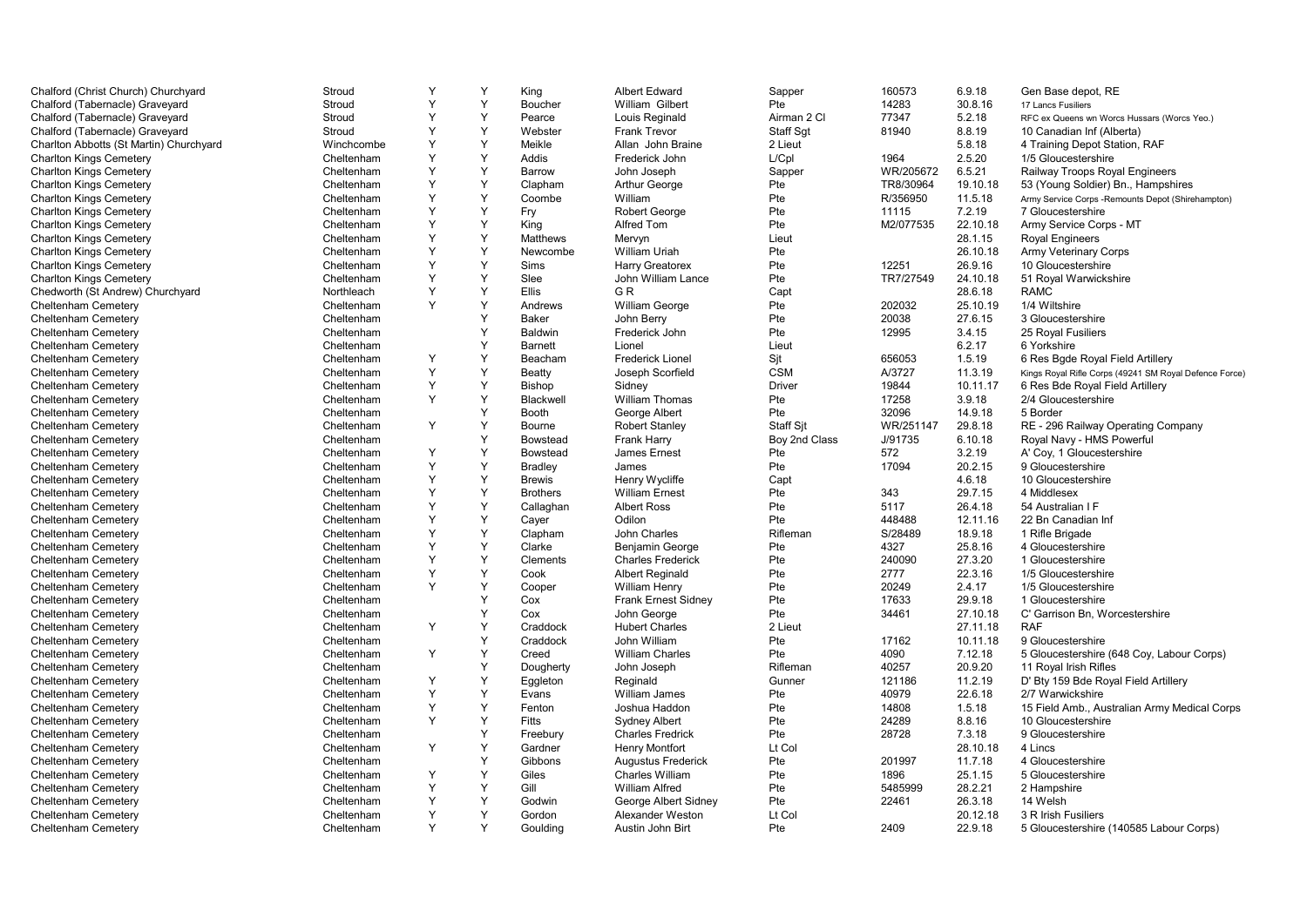| Cheltenham Cemetery | Cheltenham | Y | Y | Green          | <b>Arthur Reginald</b>   | Corp                | 235850      | 13.10.18 | <b>RGH</b>                                                  |
|---------------------|------------|---|---|----------------|--------------------------|---------------------|-------------|----------|-------------------------------------------------------------|
| Cheltenham Cemetery | Cheltenham |   | Y | Gregory        | John                     | Pte                 | 576         | 4.11.17  | 1 Welsh Guards                                              |
| Cheltenham Cemetery | Cheltenham | Y | Y | Grinnell       | Thomas John              | Pte                 | 23939       | 13.6.18  | 145 Coy Machine Gun Corps (I) ex 1972 1/5 Glos)             |
| Cheltenham Cemetery | Cheltenham |   | Y | Grogan         | William John             | <b>Rear Admiral</b> |             | 14.3.15  | RN Yacht 'Sapphire II"                                      |
| Cheltenham Cemetery | Cheltenham | Y | Y | Hall           | <b>Charles Albert</b>    | Gnr                 | 109487      | 4.11.18  | 119 Hvy Bty RGA                                             |
| Cheltenham Cemetery | Cheltenham | Y | Υ | Hall           | Mark William             | Pte                 | 39547       | 31.7.17  | 13 Works Bn Devonshire (144796 Labour Corps)                |
| Cheltenham Cemetery | Cheltenham | Y | Y | Hargreaves     | Edgar                    | Pte                 | 17591       | 26.5.18  | 19 King's (Liverpool)                                       |
| Cheltenham Cemetery | Cheltenham |   | Y | Harper         | <b>Clement Horace</b>    | Pte                 | 15154       | 7.3.20   | 9 Glos                                                      |
| Cheltenham Cemetery | Cheltenham |   | Y | Harris         | Alick James Tyler        | Pte                 | 19870       | 30.1.19  | Queens Own (R. West Kent)                                   |
| Cheltenham Cemetery | Cheltenham |   | Y | Hawkins        | Percy St Clair           | Pte                 | 3151        | 9.10.17  | 2/5 Gloucestershire                                         |
| Cheltenham Cemetery | Cheltenham | Υ | Y | Hawkins        | <b>William Henry</b>     | Pte                 | 7179        | 27.6.15  | 1 King's Shropshire Light Infantry                          |
| Cheltenham Cemetery | Cheltenham |   | Y | Hicks          | Frederick William        | Pte                 | 49174       | 27.11.18 | 3 Northants                                                 |
| Cheltenham Cemetery | Cheltenham | Y | Y | Hooper         | Bert                     | Pte                 | 42243       | 15.10.18 | 3 South Wales Borderers                                     |
| Cheltenham Cemetery | Cheltenham | Y | Y | Hudson         | Albert                   | Corp                | 30395       | 2.9.16   | <b>G Coy RAMC</b>                                           |
| Cheltenham Cemetery | Cheltenham | Y | Υ | Jerrom         | William Robert           | Pte                 | 53          | 24.4.18  | 3 Australian MGC                                            |
| Cheltenham Cemetery | Cheltenham | Y | Y | Jewell         | Herbert                  | Sit Major           | 28649       | 31.5.19  | <b>Royal Engineers</b>                                      |
| Cheltenham Cemetery | Cheltenham | Y | Y | Johnson        | Walter Richmond Buchanan | Sjt                 | 3005        | 20.11.18 | 15 Field Amb., Australian Army Medical Corps                |
| Cheltenham Cemetery | Cheltenham | Y | Y | Jordan         | <b>William Henry</b>     | Cpl                 | 246112      | 5.11.18  | 5 Glos (246112 Agricultural Company Labour Corps)           |
| Cheltenham Cemetery | Cheltenham | Y | Y | Kidd           | James                    | Pte                 | 50767       | 25.2.17  | Royal Def Corps - 13 Observatory Coy (ex 29170 Worcs Yeo)   |
| Cheltenham Cemetery | Cheltenham | Y | Y | King           | Joseph Sydney            | Pte                 | 16169       | 8.10.15  | 10 Gloucestershire                                          |
| Cheltenham Cemetery | Cheltenham | Y | Y | <b>Kirk</b>    | William                  | Pte                 | S/6335      | 15.10.15 | C' Coy, 8 Seaforth Highlanders                              |
| Cheltenham Cemetery | Cheltenham |   | Y | Kitz           | Henry William            | Cpl                 | 7050        | 21.12.16 | 4 Gloucestershire                                           |
| Cheltenham Cemetery | Cheltenham |   | Y | Lapworth       | Frederick                | LCpl                | M2/046192   | 2.4.19   | RASC - MT Depot (Grove Park)                                |
| Cheltenham Cemetery | Cheltenham | Y | Y | Loveridge      | Thomas                   | Pte                 | 3231        | 25.11.16 | 1 Gloucestershire                                           |
| Cheltenham Cemetery | Cheltenham |   | Y | Marshall       | Henry Greville           | Air Mech 2 Cl       | 250180      | 22.4.18  | RAF/RNAS att HMS President II (Tregantle)                   |
| Cheltenham Cemetery | Cheltenham | Y | Y | McCutcheon     | George Frederick Wilson  | Pte                 | 1018120     | 20.12.18 | 5 Canadian Inf (Saskatchewan)                               |
| Cheltenham Cemetery | Cheltenham | Y | Y | McIntosh       | <b>Edward Francis</b>    | Pte                 | 266525/4561 | 18.5.17  | 4 Gloucestershire                                           |
| Cheltenham Cemetery | Cheltenham | Y | Y | Meredith       | <b>Charles James</b>     | Pte                 | 11419       | 27.7.16  | 8 Gloucestershire                                           |
| Cheltenham Cemetery | Cheltenham |   | Y | <b>Miflin</b>  | John                     | Pte                 | 24423       | 27.11.18 | 5 Res Bn Machine Gun Corps (I)                              |
| Cheltenham Cemetery | Cheltenham | Y | Y | Mills          | Frederick                | Stoker 1 Cl         | K/45703     | 3.11.18  | Royal Navy - HMS Benbow                                     |
| Cheltenham Cemetery | Cheltenham | Y | Y | Mitchell       | Joseph George            | Pioneer             | 162526      | 22.8.20  | Royal Engineers - RT Depot                                  |
| Cheltenham Cemetery | Cheltenham | Y | Y | Morton         | <b>Albert Victor</b>     | Pte                 | 202638      | 30.6.17  | 4 Ox & Bucks Light Infantry                                 |
| Cheltenham Cemetery | Cheltenham | Y | Y | Newcombe       | <b>Arthur Edward</b>     | Sapper              | WR/295660   | 24.12.18 | Royal Engineers - 117 Railway Operating Coy                 |
| Cheltenham Cemetery | Cheltenham | Y | Υ | O'nion         | John William             | CQMS                | 371498      | 21.3.19  | 3/8 London Regt. (Post Office Rifles)                       |
| Cheltenham Cemetery | Cheltenham | Y | Y | Pargeter       | <b>Francis Howard</b>    | Corp                | 94230       | 20.4.21  | Royal Berks (Labour Corps)                                  |
| Cheltenham Cemetery | Cheltenham |   | Y | Pass           | Ernest Jonah             | Pte                 | 241524      | 3.3.19   | 2/6 Gloucestershire                                         |
| Cheltenham Cemetery | Cheltenham | Y | Y | Pass           | James                    | Pte                 | 5434        | 12.11.16 | 3/7 Worcestershire                                          |
| Cheltenham Cemetery | Cheltenham | Y | Y | Penketh        | Percy James              | L/Cpl               | 2506        | 29.4.18  | 17 Australian Inf.                                          |
| Cheltenham Cemetery | Cheltenham |   | Y | Pigott         | Grenville Edgar          | Able Seaman         | 166526      | 27.9.17  | Royal Navy - HMS Nerissa                                    |
| Cheltenham Cemetery | Cheltenham | Y | Y | Preston        | Albert Edgar             | <b>Driver</b>       | 53397       | 10.9.14  | 16 Bty, 41 Bde, RFA                                         |
| Cheltenham Cemetery | Cheltenham | Y | Y | Resso          | <b>Robert William</b>    | Pte                 | 1722        | 25.9.18  | 54 Australian Inf                                           |
| Cheltenham Cemetery | Cheltenham |   | Y | <b>Roberts</b> | Elizabeth Hannah Jane    | Member              | 22635       | 28.10.18 | WRAF - attached 9th School of Aeronautics                   |
| Cheltenham Cemetery | Cheltenham | Y | Y | <b>Roberts</b> | Stanley                  | Pte                 | 3641        | 27.8.15  | Gloucestershire                                             |
| Cheltenham Cemetery | Cheltenham |   | Y | Robinson       | George (Dick)            | <b>Driver</b>       | T/291142    | 27.2.19  | RASC - Clearing Office                                      |
| Cheltenham Cemetery | Cheltenham |   | Y | Roff           | <b>Walter James</b>      | Pte                 | 54323       | 6.1.20   | 13 Somerset LI                                              |
| Cheltenham Cemetery | Cheltenham | Y | Y | Russell        | Arthur Cecil Joseph      | Pioneer             | WR/255654   | 13.9.18  | RE - 30 Railway Labour Bn                                   |
| Cheltenham Cemetery | Cheltenham | Y | Y | Screen         | John                     | Corp                | 31028       | 25.9.16  | Royal Defence Corps - 109 Protection Coy                    |
| Cheltenham Cemetery | Cheltenham | Y | Y | Smith          | Arthur                   | Gnr                 | 155930      | 24.10.18 | 35 Res Bty RFA                                              |
| Cheltenham Cemetery | Cheltenham | Y | Y | Smith          | William James            | Corp                | 1882        | 18.2.15  | 5 Gloucestershire                                           |
| Cheltenham Cemetery | Cheltenham | Y | Y | Smythies       | <b>Ernest Dudley</b>     | Capt                |             | 16.7.18  | <b>Royal Engineers</b>                                      |
| Cheltenham Cemetery | Cheltenham |   | Y | Spiers         | <b>Herbert Henry</b>     | Pte                 | 6422        | 18.12.16 | 3/7 Worcestershire                                          |
| Cheltenham Cemetery | Cheltenham | Y | Υ | Stevens        | <b>Andrew Williams</b>   | Pte                 | 5766        | 19.11.17 | 7 Australian Inf                                            |
| Cheltenham Cemetery | Cheltenham | Y | Y | Strange        | <b>Frederick Gerald</b>  | Air Mech 1 Cl       | 8552        | 24.7.18  | 75 Sqdn RAF                                                 |
| Cheltenham Cemetery | Cheltenham |   | Y | Stroud         | <b>Sidney Charles</b>    | Rifleman            | A/203877    | 16.12.18 | 9 Kings Royal Rifle Corps (9 London (Queen Victoria Rifles) |
| Cheltenham Cemetery | Cheltenham | Y | Y | Stubbs         | George                   | Sapper              | WR/297028   | 28.10.18 | ASC/Royal Engineeers - ROD                                  |
| Cheltenham Cemetery | Cheltenham | Y | Y | Such           | <b>Harry Ernest</b>      | Sit                 | 1609        | 26.4.18  | <b>RGH</b>                                                  |
|                     |            |   |   |                |                          |                     |             |          |                                                             |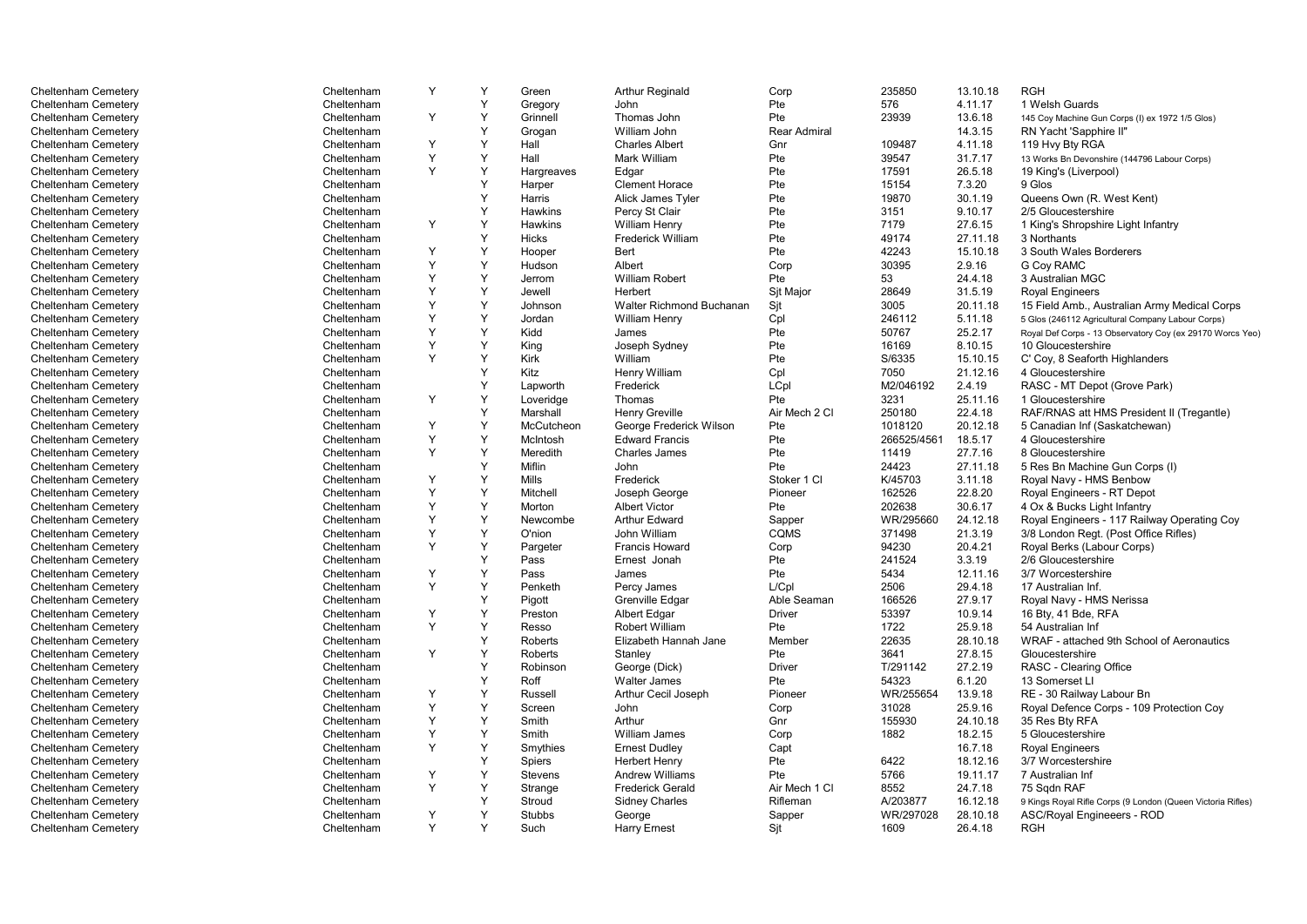| Cheltenham Cemetery                    | Cheltenham  | Y | Y | Terry               | <b>Charles Warwick</b>    | Pte                    | 13577     | 5.11.18  | Inns of Court OTC                                       |
|----------------------------------------|-------------|---|---|---------------------|---------------------------|------------------------|-----------|----------|---------------------------------------------------------|
| Cheltenham Cemetery                    | Cheltenham  | Y | Y | Townley             | Frederick                 | Pte                    | 59650     | 17.10.18 | 5 R Warwicks                                            |
| Cheltenham Cemetery                    | Cheltenham  | Y | Y | Turner              | <b>Sydney George</b>      | Pte                    | 3495      | 2.5.18   | 53 Australian Inf                                       |
| Cheltenham Cemetery                    | Cheltenham  |   | Y | Tustin              | Percy John                | Pte                    | 58584     | 28.2.19  | 15 Hampshire                                            |
| Cheltenham Cemetery                    | Cheltenham  | Y | Y | Vale                | <b>Hubert Chamberlain</b> | Pte                    | 2913      | 30.4.18  | 3 Australian Pioneers, AIF                              |
| Cheltenham Cemetery                    | Cheltenham  | Y | Y | Warren              | James                     | Pte                    | 923       | 2.5.18   | 5th Bn Australian Pioneers                              |
| Cheltenham Cemetery                    | Cheltenham  | Y | Y | Webb                | Harry St Clair Clifford   | <b>Band Sqt</b>        | 34991     | 10.1.18  | Gloucestershire (4 Bn - ex 1/5)                         |
| Cheltenham Cemetery                    | Cheltenham  |   | Y | Webb                | Valentine Ward            | Pioneer                | 160723    | 19.5.17  | Royal Engineers RT Depot                                |
| Cheltenham Cemetery                    | Cheltenham  | Y | Y | Welsh               | William                   | Pioneer                | 117382    | 27.12.15 | Royal Engineers - 6 Labour Bn                           |
| Cheltenham Cemetery                    | Cheltenham  | Y | Y | Whyte               | Bernard                   | Pte                    | 6112      | 27.7.16  | 11 Coy Machine Gun Corps (I)                            |
| Cheltenham Cemetery                    | Cheltenham  |   | Y | Widdows             | Henry                     | Sgt                    | 63632     | 14.2.19  | 3 Welsh Reat                                            |
| Cheltenham Cemetery                    | Cheltenham  | Y | Y | Williams            | Alfred John               | Pte                    | 29076     | 21.2.21  | 1/1 King's Shropshire Light Infantry & Herefordshires   |
| Cheltenham Cemetery                    | Cheltenham  | Y | Y | Williams            | Edward                    | Pte                    | 17312     | 29.7.20  | 9 Gloucestershire                                       |
| Chipping Campden (St James) Churchyard | Campden     | Y | Y | <b>Bruce</b>        | Charles John              | Pte                    | 2240      | 3.4.19   | Special Reserve Bn Gloucestershire (1 Glosters)         |
| Chipping Campden (St James) Churchyard | Campden     | Υ | Y | Dunn                | John Gordon               | Boy 2 CI               | J/45953   | 16.2.16  | Royal Navy - HMS Impregnable                            |
|                                        |             | Y | Y | Harris              | William Edwin             | Pte                    | 103465    | 13.8.18  |                                                         |
| Chipping Campden (St James) Churchyard | Campden     | Y | Y | Howell              | <b>Frank Lewis</b>        |                        | 9432      | 9.2.15   | 15 Coy Machine Gun Corps (I)<br>3 South Wales Borderers |
| Chipping Campden (St James) Churchyard | Campden     | Y | Y |                     | John Albert               | Lnce Cpl               |           | 2.12.18  |                                                         |
| Chipping Campden (St James) Churchyard | Campden     | Y | Y | Howell              |                           | Cpy QMRS               | M2/099871 |          | <b>ASC Motor Transport</b>                              |
| Chipping Campden (St James) Churchyard | Campden     |   | Y | James               | George Enoch              | Pte                    | 15144     | 3.6.18   | Gloucestershire                                         |
| Chipping Campden (St James) Churchyard | Campden     | Y |   | Keen                | Arthur Henry Fred         | Officer's Steward 1 CI | 363448    | 27.12.19 | Royal Navy - HMS Impregnable                            |
| Chipping Campden (St James) Churchyard | Campden     | Y | Y | Merriman            | Francis                   | Pte                    | 7335      | 12.4.17  | 2 Worcestershire                                        |
| Chipping Campden (St James) Churchyard | Campden     | Y | Y | Whatcott            | Joseph George             | Gunner                 | 225766    | 17.2.19  | 464 Bty, 179 Bgde, RFA                                  |
| Churcham (St Andrew) Churchyard        | East Dean   | Y | Y | Hambling            | Leonard Alfred            | Pioneer                | WR/336235 | 10.7.18  | RE - Inland Waterway & Docks                            |
| Churcham (St Andrew) Churchyard        | East Dean   | Y | Y | Wellington          | Ernest                    | Pte                    | 201783    | 19.10.18 | 2/4 Gloucestershire                                     |
| Churchdown (St Bartholomew) Churchyard | Gloucester  | Y | Y | Knight              | Maurice John              | Pte                    | 23401     | 9.6.18   | A Coy 3 Gloucestershire                                 |
| Cinderford (St John) Churchyard        | East Dean   | Y | Y | Hale                | William                   | Gnr                    | 159368    | 4.11.18  | <b>RGA</b>                                              |
| Cinderford (St John) Churchyard        | East Dean   | Y | Υ | Huckson             | Charles                   | Pte                    | 17953     | 7.10.15  | 13 Gloucestershire                                      |
| Cirencester (Chesterton) Cemetery      | Cirencester | Y | Y | <b>Barrett</b>      | James                     | Pte                    | 6475      | 14.11.16 | 2/7 Essex                                               |
| Cirencester (Chesterton) Cemetery      | Cirencester | Y | Y | Berry               | Albert                    | L/CDI                  | 9548      | 15.5.18  | Gloucestershire                                         |
| Cirencester (Chesterton) Cemetery      | Cirencester | Y | Y | <b>Booth</b>        | <b>Walter Eli</b>         | Pte                    | 20511     | 23.6.17  | Gloucestershire                                         |
| Cirencester (Chesterton) Cemetery      | Cirencester | Y | y | <b>Brocklehurst</b> | <b>Frederic Heathcote</b> | Sit                    | 527461    | 21.6.18  | 1 London Sanitary section, RAMC                         |
| Cirencester (Chesterton) Cemetery*     | Cirencester | Y | Y | <b>Browne</b>       | <b>Hedley Goldsmith</b>   | 2 <sub>lt</sub>        |           | 8.4.18   | 59 Training Sdn RAF (ex RE M/cycle Despatch Rider)      |
| Cirencester (Chesterton) Cemetery      | Cirencester | Y | Y | Cathie              | Archibald James           | 2 <sub>lt</sub>        |           | 11.7.17  | <b>RFC</b>                                              |
| Cirencester (Chesterton) Cemetery      | Cirencester | Y | Y | Davis               | Charles William John      | <b>Flight Cadet</b>    |           | 13.10.18 | <b>RAF</b>                                              |
| Cirencester (Chesterton) Cemetery      | Cirencester | Y | Y | Fowler              | Theodore Humphrey         | L/Cpl                  | 2446      | 17.8.15  | Hon. Artillery Company                                  |
| Cirencester (Chesterton) Cemetery      | Cirencester | Y | Y | Fraser              | James                     | Corp                   | 3/6244    | 23.2.15  | 7 Cameron Highlanders                                   |
| Cirencester (Chesterton) Cemetery      | Cirencester | Y | Y | Gardiner            | William                   | Corp                   | G/49078   | 13.5.21  | 25 Middlesex                                            |
| Cirencester (Chesterton) Cemetery      | Cirencester | Y | Y | Geyton              | Percy                     | 2 <sub>lt</sub>        |           | 29.7.19  | <b>MGC</b>                                              |
| Cirencester (Chesterton) Cemetery      | Cirencester | Y | Y | Gibbons             | Charles                   | L/Cpl                  | 1189      | 21.8.16  | 1/5 Gloucestershire                                     |
| Cirencester (Chesterton) Cemetery      | Cirencester | Y | Y | Gordon              | Cecil Philip George       | Capt                   |           | 21.3.18  | RAF (ex 4 S Staffs)                                     |
| Cirencester (Chesterton) Cemetery      | Cirencester | Y | Y | Hooper              | C                         | Sit                    | 3436      | 19.6.21  | 5 Gloucestershire                                       |
| Cirencester (Chesterton) Cemetery      | Cirencester | Y | Y | James               | <b>Francis William</b>    | Pte                    | G/13588   | 5.11.18  | Queens Own (Royal West Kent)                            |
| Cirencester (Chesterton) Cemetery      | Cirencester | Y | Y | Luker               | Samuel                    | Pte                    | 5980      | 2.5.18   | Gloucestershire                                         |
| Cirencester (Chesterton) Cemetery      | Cirencester | Y | Y | McCullough          | <b>Alexander Fenton</b>   | 2 <sub>lt</sub>        |           | 16.8.17  | <b>RFC</b>                                              |
| Cirencester (Chesterton) Cemetery      | Cirencester | Y | Y | Meaden              | H.                        | Pte                    | F/23806   | 6.7.16   | <b>ASC</b>                                              |
| Cirencester (Chesterton) Cemetery      | Cirencester | Y | Y | Orchard             | Jesse Benjamin            | Sit                    | 5434      | 1.8.20   | 1 Gloucestershire                                       |
| Cirencester (Chesterton) Cemetery      | Cirencester | Y | Y | Richings            | <b>Frederick William</b>  | Sjt Major              | 4471      | 17.2.19  | Gloucestershire                                         |
| Cirencester (Chesterton) Cemetery      | Cirencester | Y | Y | Savage              | <b>William Leslie</b>     | 2Lt                    |           | 16.6.17  | <b>RFC</b>                                              |
| Cirencester (Chesterton) Cemetery      | Cirencester | Y | Y | Stone               | John Valentine            | Pte                    | 17613     | 25.11.16 | 8 Gloucestershire                                       |
| Cirencester (Chesterton) Cemetery      | Cirencester | Y | Y | Thomas              | George Daniel             | Pte                    | 9890      | 10.1.15  | 5 Wiltshire                                             |
| Cirencester (Chesterton) Cemetery      | Cirencester | Y | Y | Waters              | Harry                     | Sjt                    | 7501      | 25.10.14 | 1 Somerset Light Inf                                    |
| Cirencester (Chesterton) Cemetery      | Cirencester | Y | Y | Westaver            | George Wilbert            | Pte                    | 111515    | 29.2.16  | 6 Canadian Mounted Rifles                               |
| Cirencester (Chesterton) Cemetery      | Cirencester | Y | Y | Wright              | Jesse Benjamin            | Rifleman               | 9962      | 25.8.21  | 3 Rifle Brigade                                         |
| Cirencester (Stratton) Cemetery        | Cirencester | Y | Y | Rose                | Albert Edward             | L/Sit                  | 7868      | 24.9.17  | 3 Wilts                                                 |
| Clearwell Church Cemetery              | West Dean   | Y | Y | Jones               | <b>Harold Elton</b>       | Pte                    | 86177     | 4.11.20  | 6 Northumberland Fusiliers                              |
| Clearwell Church Cemetery              | West Dean   | Y | Y | Oliver              | George                    |                        | 38/7203   | 11.12.18 | RE (Ryl Monmouthshires)                                 |
|                                        |             |   |   |                     |                           | Sjt                    |           |          |                                                         |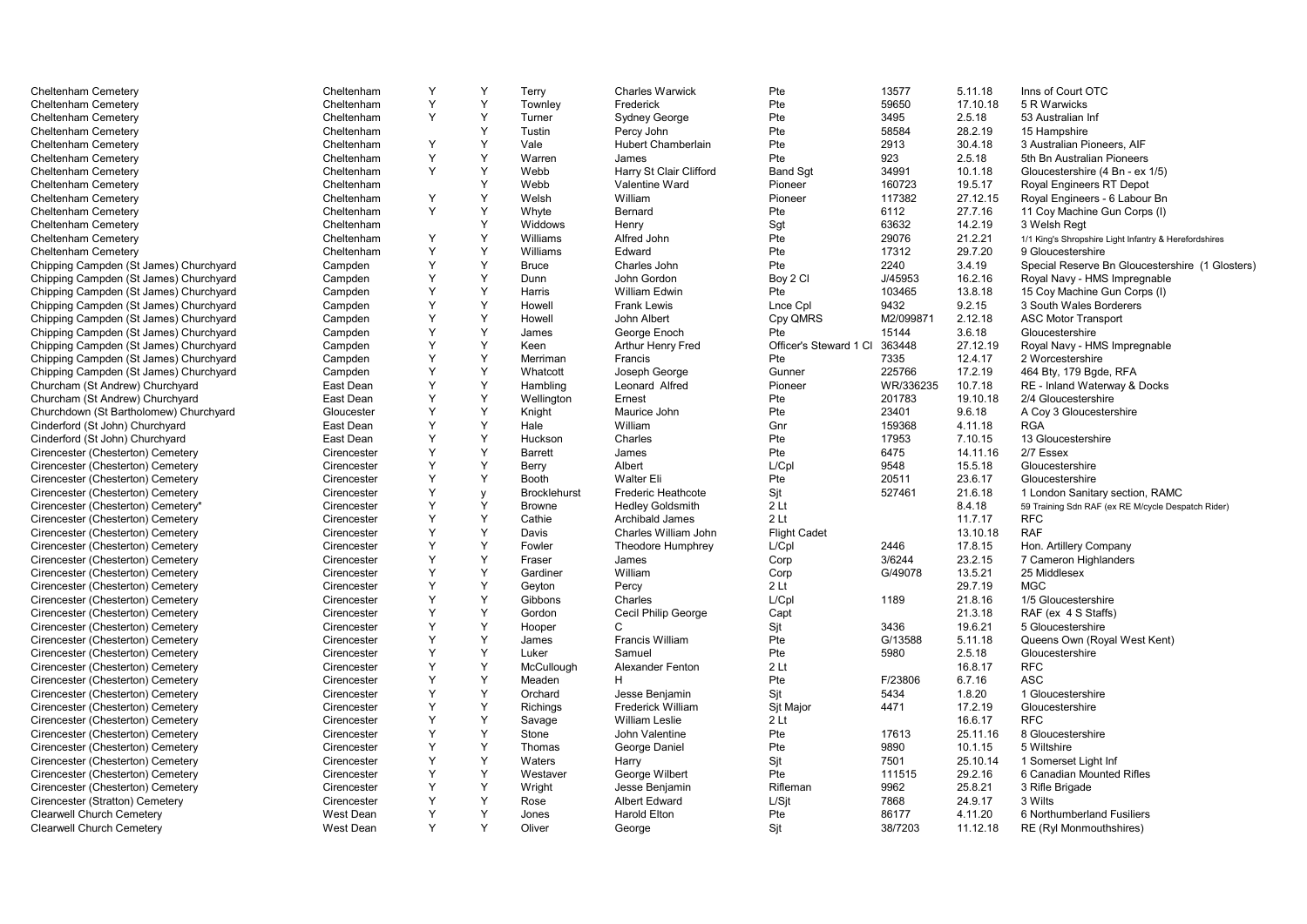| Coberley (St Giles) Churchyard                   | Cheltenham       | Y | Y | Partlett        | Albert William                | Pte                      | 107418      | 8.6.18   | 269 Coy MGC (I)                                              |
|--------------------------------------------------|------------------|---|---|-----------------|-------------------------------|--------------------------|-------------|----------|--------------------------------------------------------------|
| <b>Coleford Cemetery</b>                         | Coleford         | Y | Y | Bayton          | <b>Arthur Stanley</b>         | Pte                      | 926         | 18.6.21  | 1 Gloucestershire                                            |
| <b>Coleford Cemeterv</b>                         | Coleford         | Y | Y | Benfield        | Harry                         | Sapper                   | 387396      | 20.2.19  | RE (Royal Monmouthshires) - 4 Siege Coy                      |
| <b>Coleford Cemetery</b>                         | Coleford         | Y | Y | Blanch          | George                        | Pte                      | 28297       | 20.6.17  | 12 Gloucestershire                                           |
| <b>Coleford Cemetery</b>                         | Coleford         | Y | Y | Staite          | <b>Christopher James</b>      | Pte                      | 114419      | 28.1.19  | ASC - Motor transport                                        |
| <b>Coleford Cemetery</b>                         | Coleford         | Y | Y | White           | Benjamin                      | Pte                      | 1449        | 15.1.16  | D' Coy 2 Monmouthshires                                      |
| Coln St Aldwyns (St John-the-Baptist) Churchyard | Northleach       | Y | Y | <b>Hicks</b>    | <b>Albert Edward</b>          | <b>Driver</b>            | 213498      | 14.1.19  | 3 Reserve Btty., RGA                                         |
| Condicote (St Nicholas) Churchyard               | Stow             | Y | Y | Hopkins         | Lewis                         | Pte                      | 6446        | 12.3.15  | 1 Gloucestershire                                            |
| Cowley (St Mary) Churchyard                      | Cheltenham       | Υ | Y | Leach           | Harold                        | Pte                      | 1949        | 24.1.15  | 1/5 Gloucestershire                                          |
| Daglingworth (Holy Rood) Churchyard              | Cirencester      | Y | Y | Preddy          | George                        | Pte                      | 24816       | 20.11.16 | 8 Wilts                                                      |
|                                                  |                  | Υ | Y | Chalk           |                               |                          | MS/732      | 6.2.19   | Clearing Office - RASC                                       |
| Deerhurst - St Mary's                            | Tewkesbury       | Υ | Y |                 | George                        | Pte (Acting Corp)<br>Pte |             |          |                                                              |
| Deerhurst - St Mary's                            | Tewkesbury       | Y | Y | Cox             | Lewis Alfred                  |                          | 123047      | 9.12.17  | 25 Gen Hospital, RAMC                                        |
| Down Ampney (All Saints) Churchyard              | Cirencester      |   |   | Margetts        | George Edwin                  | Pte                      | 18517       | 25.4.17  | 2 Wilts                                                      |
| Down Hatherley (St Mary & Corpus Christi) Chyd   | Gloucester       | Y | Y | Roberts         | <b>Francis Samuel</b>         | <b>Driver</b>            | T2/SR/03479 | 11.1.21  | <b>ASC</b>                                                   |
| Drybrook - Holy Trinity                          | East Dean        | Υ | Y | George          | <b>William Thomson</b>        | Pte                      | 187805      | 18.10.18 | Machine Gun Corps (I)                                        |
| Drybrook - Holy Trinity                          | East Dean        | Y | Y | Hall            | Hubert                        | Pte                      | 17952       | 18.3.17  | 13 Gloucestershire                                           |
| Drybrook - Holy Trinity                          | East Dean        | Y | Y | Hope            | Benjamin                      | Sgt                      | 18510       | 16.7.16  | 13 Gloucestershire                                           |
| Drybrook - Holy Trinity                          | East Dean        | Υ | Y | Knight          | George                        | Pte                      | 42263       | 16.8.18  | 3 South Wales Borderers                                      |
| Drybrook - Holy Trinity                          | East Dean        | Y | Y | Mason           | Ernest                        | Pioneer                  | WR/42214    | 26.7.19  | <b>Royal Engineers</b>                                       |
| Drybrook - Holy Trinity                          | East Dean        | Y | Y | Thomas          | George Henry                  | Sgt                      | 10777       | 3.11.18  | 3 Welsh Regt                                                 |
| Drybrook - Holy Trinity                          | East Dean        | Υ | Y | Walding         | Herbert                       | Pte                      | T4/311588   | 25.10.18 | ASC - HT                                                     |
| Dumbleton (St Peter) Churchyard                  | Winchcombe       | Y | Y | Sallis          | <b>Charles William</b>        | Pte                      | 30546       | 10.3.21  | Worcestershire                                               |
| Dumbleton (St Peter) Churchyard                  | Winchcombe       | Y | Y | Spiers          | Thomas                        | Sgt                      | 10478       | 21.10.16 | <b>Grenadier Guards</b>                                      |
| Dumbleton (St Peter) Churchyard                  | Winchcombe       | Υ | Y | Walker          | Harry                         | Pte (Guardsman)          | 29212       | 20.2.20  | 5 Bn Grenadier Guards (formerly 2 Bn.)                       |
| Eastington (St Michael & All Angels) Churchyard  | Wheatenhurst     | Y | Y | Bush            | Hugh Godfrey de Lisle         | Lieut                    |             | 17.1.17  | 3 Gloucestershire (att 1 Glosters)                           |
| Eastleach Turville (St Andrew) Churchyard Ext    | Northleach       | Y | Y | Williams        | <b>Hubert</b>                 | Pte                      | 24513       | 23.2.17  | 8 Gloucestershire                                            |
| Ebley Congregational Chapelyard                  | Stroud           | Υ | Y | <b>Ricketts</b> | Donald                        | Off Steward 1 CI         | L/6620 (PO) | 23.10.18 | Royal Navy - HMS Revenge                                     |
| Edgeworth (St Mary) Churchyard                   | Cirencester      | Y | Y | Stephens        | Sydney Adolphus               | Pte                      | 16309       | 19.5.16  | 1 Glos                                                       |
| Elkstone (St John) Churchyard                    | Cirencester      | Υ | Y | Dean            | Charles                       | Pte                      | 5421        | 2.7.15   | 1 Glos                                                       |
| Elkstone (St John) Churchyard                    | Cirencester      | Υ | Y | Dowsett         | <b>William Gilbert Bailey</b> | Pte                      | 265647      | 28.8.18  | 6 Seaforth Highlanders                                       |
| English Bicknor - St Mary's                      | West Dean        | Y | Y | Davies          | Daniel William                | Pte                      | PLY/852(S)  | 3.2.16   | 2 Royal Marine Bn, RND, RMLI                                 |
| English Bicknor - St Mary's                      | <b>West Dean</b> | Υ | Y | Tooby           | <b>Frances Mary</b>           | Forewoman (Cook)         | 12988       | 14.11.18 | Queen Mary's Army Auxiliary Corps                            |
| Fairford (St Mary) Churchyard                    | Cirencester      | Υ | Y | Comley          | <b>Redvers Thomas</b>         | Ord Seaman               | SS/9781     | 13.10.18 | Royal Navy HMS Vivid                                         |
| Fairford (St Mary) Churchyard                    | Cirencester      | Y | Y | Fox             | <b>Arthur Henry</b>           | Air Mech 2 Cl            | 49873       | 23.8.18  | <b>RAF</b>                                                   |
| Fairford (St Mary) Churchyard                    | Cirencester      | Υ | Y | Giles           | Edward (Teddy) George         | Pte                      | 31393       | 20.5.17  | 3 Glos                                                       |
| Fairford (St Mary) Churchyard                    | Cirencester      | Υ | Y | Painter         | George                        | Pte                      | 29501       | 19.2.20  | Ryl Defence Corps (696299 Lab Corps)                         |
| Fairford (St Mary) Churchyard                    | Cirencester      | Y | Y | Tagg            | Walter Joseph                 | Pte                      | 2156        | 4.10.14  | 1/1 Royal Gloucestershire Hussars                            |
| Flaxley (St Mary) Churchyard                     | East Dean        | Y | Y | Young           | Percy Edward                  | Pte                      | 97554       | 4.5.18   | Machine Gun Corps (I)                                        |
| Forest Green Congregational Chapel Cemetery      | Nailsworth       | Υ | Y | Evans           | Orlan Alfred                  | Pte                      | M2/193674   | 19.2.20  | <b>MT RASC</b>                                               |
| Forest Green Congregational Chapel Cemetery      | Nailsworth       | Y | Y | Marmont         | <b>Charles Stanley</b>        | Pte                      | 51906       | 15.2.19  | 3 Gloucestershire                                            |
| Forest Green Congregational Chapel Cemetery      | Nailsworth       | Υ | Y | Parker          | Donald Walter                 | Pte                      | 8/40359     | 19.11.18 |                                                              |
|                                                  |                  | Υ | Y |                 |                               |                          | 39621       | 12.7.18  | 53 (Young Soldiers) Devonshire                               |
| Forest of Dean (ChristChurch) - West Dean Chyd   | <b>West Dean</b> | Y | Y | Baynham         | George                        | Pte                      | 7055        | 1.3.17   | Devonshire (144765 374th Home Service Coy, Labour Corps)     |
| Forest of Dean (ChristChurch) - West Dean Chyd   | West Dean        |   |   | Bennett         | George Rowland                | Sjt (Artillery Clerk)    |             |          | <b>Royal Garrison Artillery</b>                              |
| Forest of Dean (ChristChurch) - West Dean Chyd   | <b>West Dean</b> | Υ | Y | Flannery        | Thomas                        | Pte                      | 24205       | 28.8.19  | Lancs Fusiliers (584202 410 Agric. Coy, Labour Corps)        |
| Forest of Dean (ChristChurch) - West Dean Chyd   | West Dean        | Υ | Y | Kilby           | Sydney                        | Gnr                      | 13307       | 7.11.18  | <b>RFA</b>                                                   |
| Forest of Dean (ChristChurch) - West Dean Chyd   | West Dean        | Y | Y | Oliver          | Fred                          | Pte                      | 52987       | 7.11.18  | 3 Gloucestershire                                            |
| Forest of Dean (ChristChurch) - West Dean Chyd   | West Dean        | Υ | Y | Short           | Thomas                        | Pte                      | 11408       | 7.7.16   | 263rd Protection Coy, Royal Defence Corps (ex 4056 Glosters) |
| Forest of Dean (ChristChurch) - West Dean Chyd   | West Dean        | Y | Y | Whittington     | William Edward                | Pte                      | 20177       | 18.1.18  | Gloucestershire Regiment                                     |
| France Lynch (St John-the-Baptist) Churchyard    | Stroud           | Y | Y | Damsell         | Frank                         | Pte                      | 52183       | 29.10.18 | 13 Devons (137607 Labour Corps)                              |
| France Lynch (St John-the-Baptist) Churchyard    | Stroud           | Y | Y | Gardiner        | <b>Alfred Rupert</b>          | Pte                      | TR/27514    | 25.10.18 | 51 Royal Warwicks (15 Glosters)                              |
| France Lynch (St John-the-Baptist) Churchyard    | Stroud           | Y | Y | Hale            | William                       | Pte                      | 14795       | 30.10.18 | 13 Royal Welsh Fusiliers                                     |
| France Lynch (St John-the-Baptist) Churchyard    | Stroud           | Υ | Y | Smart           | <b>Thomas Alfred Victor</b>   | Airman 2Cl               | 251907      | 3.5.18   | RAF - 133 Squadron                                           |
| France Lynch (St John-the-Baptist) Churchyard    | Stroud           | Υ | Y | Young           | <b>Francis William</b>        | Pte                      | 121182      | 13.9.17  | <b>RAMC</b>                                                  |
| Fretherne (St Mary) Churchyard                   | Wheatenhurst     | Y | Y | Gower           | <b>Clifford Lewis</b>         | Gnr                      | 17473       | 26.7.15  | <b>B Bty RFA</b>                                             |
| Gloucester Old Cemetery                          | Gloucester       | Y | Y | Alder           | Thomas Gordon Edgcombe        | 2 Lieut                  |             | 28.7.18  | <b>RAF</b>                                                   |
| Gloucester Old Cemetery                          | Gloucester       | Y | Y | Aldridae        | George F                      | Pte                      | 19733       | 26.4.18  | Ox & Bucks Light Infantry                                    |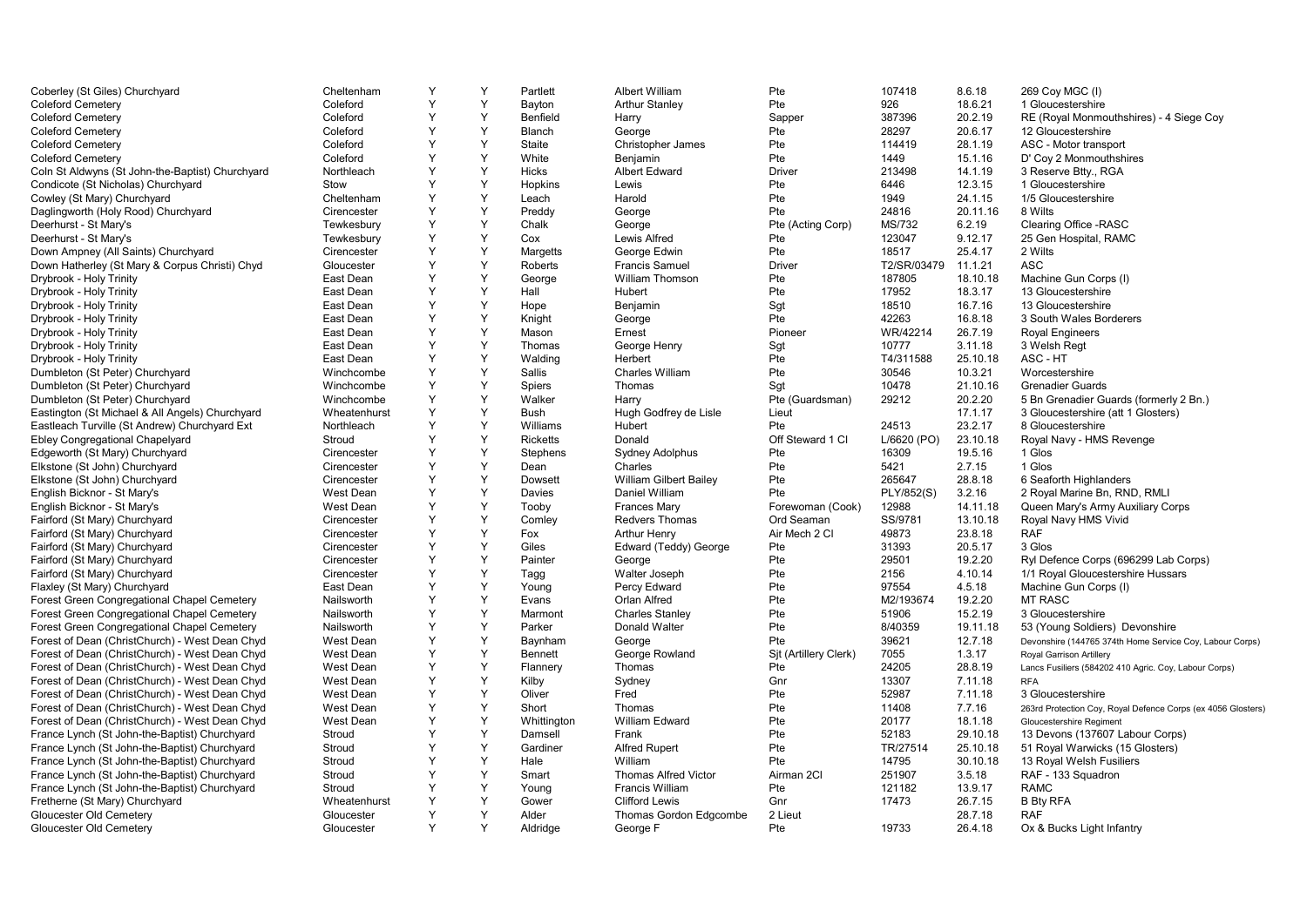| Gloucester Old Cemetery | Gloucester | Y | Y | Allinson            | Augustus A                  | Sjt                 | 26875     | 6.2.16   | 7 (Queen's Own) Hussars, Sothern Cav. Depot         |
|-------------------------|------------|---|---|---------------------|-----------------------------|---------------------|-----------|----------|-----------------------------------------------------|
| Gloucester Old Cemetery | Gloucester | Y | Y | Apperley            | <b>William George</b>       | Pte                 | 241311    | 19.1.19  | Gloucestershire                                     |
| Gloucester Old Cemetery | Gloucester | Y | Y | Arnold              | George, Henry, William      | Trimmer             | 971592    | 1.3.19   | Mercantile Marine Reserve                           |
| Gloucester Old Cemetery | Gloucester | Y | Y | Aston               | Charles Nelson Walton       | Pte                 | 2645      | 10.5.16  | 1 Gloucestershire                                   |
| Gloucester Old Cemetery | Gloucester | Y | Y | Bailey              | <b>Reginald Frank</b>       | Pte                 | 238109    | 9.10.20  | North Staffordshire Regt                            |
| Gloucester Old Cemetery | Gloucester | Y | Y | <b>Baldwin</b>      | George                      | Able Seaman         | 224208    | 30.5.18  | Royal Navy - HMS Collingwood                        |
| Gloucester Old Cemetery | Gloucester | Y | Y | Barnard             | Abraham Harold              | Sapper              | 125837    | 14.8.18  | Royal Engineers (Inland Water Transport)            |
| Gloucester Old Cemetery | Gloucester | Y | Y | <b>Bick</b>         | <b>Harry Gilbert</b>        | Pte                 | 2177      | 21.4.15  | 3 S Midland Field Ambulance, RAMC                   |
| Gloucester Old Cemetery | Gloucester | Y | Y | <b>Biggs</b>        | Christopher Edgar           | Able Seaman         | 97580     | 26.8.20  | Royal Navy - HMS Pembroke                           |
| Gloucester Old Cemetery | Gloucester | Y | Y | Blockley            | <b>Francis George</b>       | Pte                 | 29230     | 4.6.21   | Depot Bn. (Queens Own, Ryl W Kent Reg)              |
| Gloucester Old Cemetery | Gloucester | Y | Y | <b>Blossett</b>     | John Albert                 | Pioneer             | WR/510054 | 14.11.19 | 3 Fort Construction Coy, RE                         |
| Gloucester Old Cemetery | Gloucester | Y | Y | <b>Blunt</b>        | <b>Albert Thomas</b>        | Pte                 | 5704      | 17.8.18  | Army Cyclists Corps                                 |
| Gloucester Old Cemetery | Gloucester | Y | Y | Bond                | Albert George               | Pte                 | 3181A     | 29.10.18 | 37 Bn Australian Inf Force                          |
| Gloucester Old Cemetery | Gloucester | Y | Y | <b>Braxton</b>      | George Stephen              | Stoker 1CI          | K/20253   | 11.2.21  | <b>RN HMS Vivid</b>                                 |
| Gloucester Old Cemetery | Gloucester | Y | Y | <b>Brinkworth</b>   | William                     | L/Cpl               | 242745    | 8.9.18   | 7 The Queens (Ryl W Surrey Reg) (ex 29994 Glosters) |
| Gloucester Old Cemetery | Gloucester | Y | Y | <b>Brown</b>        | <b>William Thomas</b>       | Gnr                 | 2738      | 5.2.16   | 3/1 South Midland Bde, RFA                          |
| Gloucester Old Cemetery | Gloucester | Y | Y | <b>Bubb</b>         | <b>Robert Edward</b>        | Stoker              | K/49438   | 3.11.18  | Royal Navy, HMS Senator                             |
| Gloucester Old Cemetery | Gloucester | Y | Y | Cambridge           | <b>Reginald Percy James</b> | Pte                 | 5414      | 2.7.16   | 3/6 Gloucesters                                     |
| Gloucester Old Cemetery | Gloucester | Y | Y | Carter              | Albert Thomas Noah          | Pte                 | 260364    | 1.5.18   | 3 Worcestershires                                   |
| Gloucester Old Cemetery | Gloucester | Y | Y | Causon              | Frank                       | Pte                 | 19456     | 18.3.16  | 15 Glosters                                         |
| Gloucester Old Cemetery | Gloucester | Y | Y | Chamberlain         | Thomas E                    | Corp                | 409775    | 18.2.21  | Labour Corps (former 86119 Royal Field Artillery)   |
| Gloucester Old Cemetery | Gloucester | Y | Y | Chess               | Lancelot Conway             | Sit                 | 3048      | 16.1.21  | 1 Glosters                                          |
| Gloucester Old Cemetery | Gloucester | Y | Y | Chivers             | William Josiah              | Sapper              | 150386    | 22.11.17 | 26 Light Rail Sect. RE                              |
| Gloucester Old Cemetery | Gloucester | Y | Y | Clark               | <b>Thomas Nelson</b>        | Pte                 | 34159     | 26.7.18  | <b>Royal Defence Corps</b>                          |
| Gloucester Old Cemetery | Gloucester | Y | Y | Cobb                | John Edward                 | Pte                 | 35183     | 13.1.20  | 2 Garrison Bn. Bedfordshires                        |
| Gloucester Old Cemetery | Gloucester | Y | Y | Cobert              | Thomas James                | Pte                 | 26282     | 25.4.18  | 8 Gloucesters                                       |
| Gloucester Old Cemetery | Gloucester | Y | Y | Coldrick            | Charles                     | Pte                 | 8686      | 28.10.18 | 2 Gloucesters                                       |
| Gloucester Old Cemetery | Gloucester | Y | Y | Collins             | James G                     | Airman 1 Cl         | 1942      | 21.4.15  | <b>RFC</b>                                          |
| Gloucester Old Cemetery | Gloucester | Y | Y | Cooper              | Job                         | Pte                 | 8420      | 27.2.16  | Army Ordnance Corps                                 |
| Gloucester Old Cemetery | Gloucester | Y | Y | Corlett             | <b>Sidney Gilbert</b>       | QMS                 | TR3/12088 | 25.2.17  | 51 Bn Trng Res (ex 27771 L/Cpl 10 S Lancs)          |
| Gloucester Old Cemetery | Gloucester | Y | Y | Corlett             | William                     | Trimmer             | 971591    | 28.10.18 | Mercantile Marine Reserve - HMS Eaglet              |
| Gloucester Old Cemetery | Gloucester | Y | Y | Cuff                | Percy Edwin Cornelias       | Air Mech 3 Cl       | 85489     | 18.7.19  | <b>RAF</b>                                          |
| Gloucester Old Cemetery | Gloucester | Y | Y | Curtis              | Joseph Ellison              | Pte                 | 57641     | 20.8.20  | Devons (102740, 776 Coy, 6 Labour Coy)              |
| Gloucester Old Cemetery | Gloucester | Y | Y | Davis               | James Thomas                | L/Cpl               | 2751      | 23.5.15  | 1 Glosters                                          |
| Gloucester Old Cemetery | Gloucester | Y | Y | Davis               | Walter John                 | Corp                | 5743      | 15.1.20  | Depot. RAMC                                         |
| Gloucester Old Cemetery | Gloucester | Y | Y | Detrez              | Jacques Joseph              | Soldat 2 kl mil vmp |           | 17.10.18 | 5 Linie, Belgian Army                               |
| Gloucester Old Cemetery | Gloucester | Y | Y | Devine              | Samuel                      | Pte                 | 9/41156   | 24.2.18  | Depot, Royal Irish Fusiliers                        |
| Gloucester Old Cemetery | Gloucester | Y | Y | Douel               | <b>Ernest William</b>       | Pte                 | 353198    | 13.3.19  | Labour Corps                                        |
| Gloucester Old Cemetery | Gloucester | Y | Y | <b>Drake</b>        | Percy Edward                | Rifleman            | S/13482   | 7.2.17   | 7 Rifle Brigade                                     |
| Gloucester Old Cemetery | Gloucester | Y | Y | <b>Drew</b>         | Frank Wallace               | Pte                 | 132550    | 11.11.18 | B Coy, 2 Bn MGC (I)                                 |
| Gloucester Old Cemetery | Gloucester | Y | Y | Elliott             | William                     | CPO                 | 178221    | 29.4.18  | Royal Navy - HMS Agincourt                          |
| Gloucester Old Cemetery | Gloucester | Y | Y | Evans               | Albert                      | Pte                 | 15764     | 2.10.18  | 2 Worcestershire                                    |
| Gloucester Old Cemetery | Gloucester | Y | Y | Flintoff            | Glenn Eden                  | Pte                 | 342537    | 3.11.18  | 2nd Canadian Tank Battalion                         |
| Gloucester Old Cemetery | Gloucester | Y | Y | Ford                | James                       | Ord Seaman          | R/4311    | 28.11.20 | 63 Res Bn RN Div. (RNVR)                            |
| Gloucester Old Cemetery | Gloucester | Y | Y | Ford                | William                     | Pte                 | 7670      | 29.8.18  | 2 Gloucestershire                                   |
| Gloucester Old Cemetery | Gloucester | Y | Y | Gardner             | David                       | Pte                 | R/391294  | 30.10.20 | <b>RASC</b>                                         |
| Gloucester Old Cemetery | Gloucester | Y | Y | Gladwin             | <b>Charles William</b>      | L/Cpl               | P/13009   | 9.2.19   | <b>Military Police Corps</b>                        |
| Gloucester Old Cemetery | Gloucester | Y | Y | Goddard             | <b>Charles Henry</b>        | Bombardier          | 63982     | 19.1.15  | 87 Battery Royal Field Artillery                    |
| Gloucester Old Cemetery | Gloucester | Y | Y | Goode               | Lewis Stanley               | Pte                 | 4763      | 31.3.15  | 20 Hussars                                          |
| Gloucester Old Cemetery | Gloucester | Y | Y | Goodwin             | Thomas Henry                | Gnr                 | 195072    | 29.4.20  | 54 Res Bn, Ryl Horse Arty (394274 Lab Corps)        |
| Gloucester Old Cemetery | Gloucester | Y | Y | Gregory             | <b>Frederick Caleb</b>      | Stoker 1 Cl         | SS/103995 | 13.3.20  | Royal Navy HMS Bellona                              |
| Gloucester Old Cemetery | Gloucester | Y | Y | Gregory (s/a James) | John (svd as William)       | Pte                 | 207       | 31.5.19  | 4 Regt South African Inf                            |
| Gloucester Old Cemetery | Gloucester | Y | Y | Griffin             | Arthur Leonard              | Pte                 | 31531     | 30.6.18  | 12 Gloucesters                                      |
| Gloucester Old Cemetery | Gloucester | Y | Y | Guest               | John                        | Pte                 | 7673      | 8.12.14  | 1 (3) Cheshire                                      |
| Gloucester Old Cemetery | Gloucester | Y | Y | Hall                | Joseph William              | Pte                 | R4/068460 | 20.6.20  | <b>RASC</b>                                         |
| Gloucester Old Cemetery | Gloucester | Y | Y | Hall                | <b>Thomas Raymond</b>       | Pte                 | 36764     | 14.8.19  | 1/6 Gloucesters                                     |
|                         |            |   |   |                     |                             |                     |           |          |                                                     |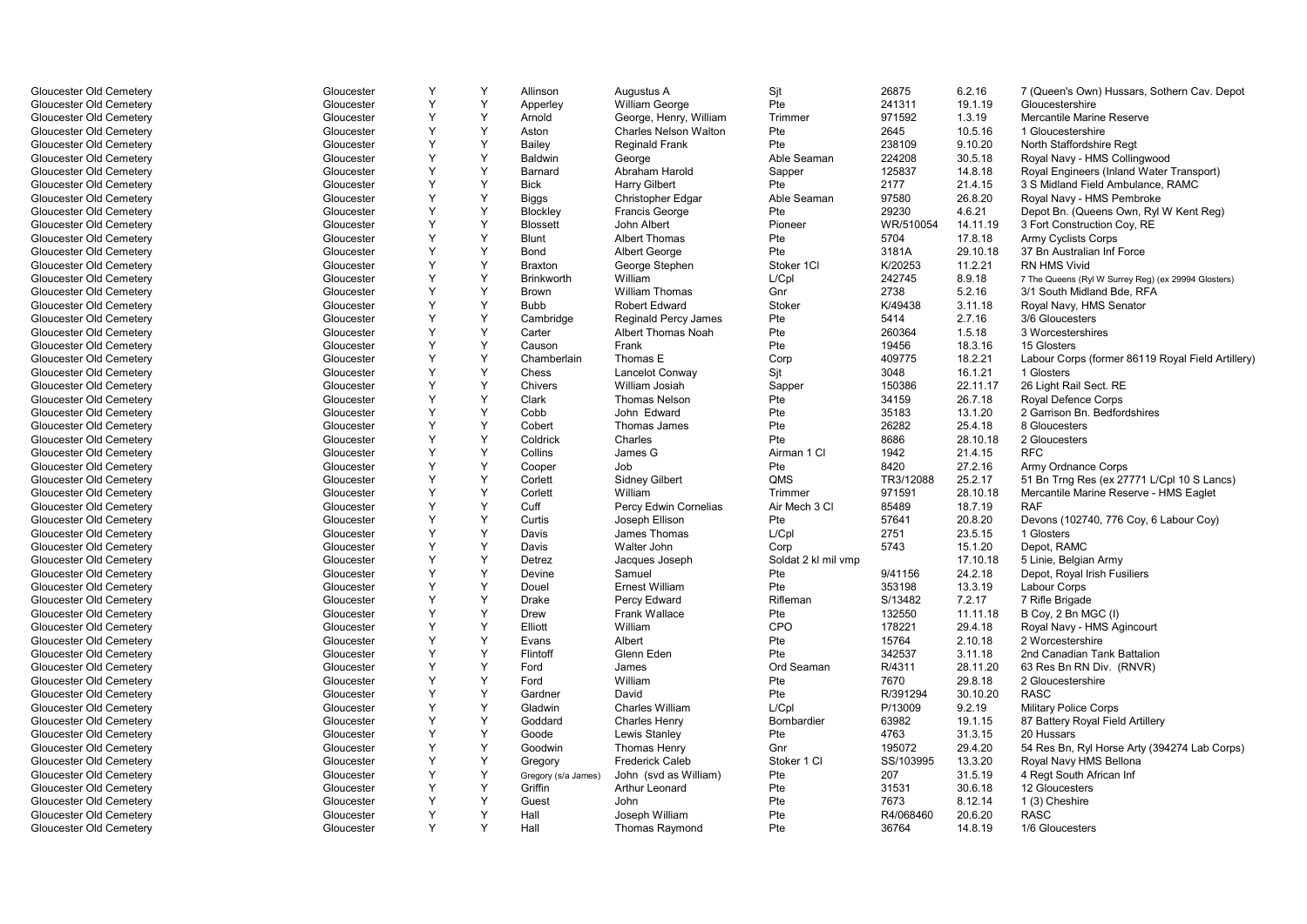| Gloucester Old Cemetery | Gloucester | Y | Y | Hall      | William Reginald            | L/Cpl               | 5174471   | 9.4.21   | 5 Gloucestershire                              |
|-------------------------|------------|---|---|-----------|-----------------------------|---------------------|-----------|----------|------------------------------------------------|
| Gloucester Old Cemetery | Gloucester | Y | Y | Hamblett  | <b>Alfred Frederick</b>     | Pte                 | 134973    | 5.7.20   | 19 Coy RAMC                                    |
| Gloucester Old Cemetery | Gloucester | Y | Y | Hamblett  | Daniel James                | Pte                 | S/36709   | 25.5.15  | A Supply Coy, ASC                              |
| Gloucester Old Cemetery | Gloucester | Y | Y | Hammond   | <b>Edward William</b>       | 2Lt                 |           | 2.10.18  | 1 Worcestershires                              |
| Gloucester Old Cemetery | Gloucester | Y | Y | Hanks     | John                        | Pte                 | 48108     | 18.1.19  | 6 Wilts (48108 Labour Corps, 440 Agric Coy)    |
| Gloucester Old Cemetery | Gloucester | Y | Y | Hanks     | <b>William Nicholas</b>     | Sapper              | WR/322073 | 29.8.19  | Inland Waterways & Docks, RE                   |
| Gloucester Old Cemetery | Gloucester | Y | Y | Harding   | <b>Frederick Sidney</b>     | Pte                 | 09486     | 3.8.21   | <b>RAOC</b>                                    |
| Gloucester Old Cemetery | Gloucester | Υ | Y | Harris    | George James Albert         | Pte                 | G/21668   | 24.1.21  | 1 Garrison Bn. E Kent Regt (The Buffs)         |
| Gloucester Old Cemetery | Gloucester | Y | Y | Hart      | <b>Hubert Francis</b>       | Pte                 | 36256     | 4.4.20   | Hampshires (107603 13 Lab Coy, Lab Corps)      |
| Gloucester Old Cemetery | Gloucester | Y | Y | Hawkins   | <b>Frederick Arthur</b>     | Pte                 | 6130      | 20.8.16  | 3/10 Middlesex                                 |
| Gloucester Old Cemetery | Gloucester | Y | Y | Henderson | <b>William Douglas</b>      | <b>Flight Cadet</b> |           | 28.11.18 | 32 Trng Depot Station, RAF                     |
| Gloucester Old Cemetery | Gloucester | Y | Y | Hilder    | Percy Howard                | Pte                 | 2286      | 10.10.18 | 50 Australian I F                              |
| Gloucester Old Cemetery | Gloucester | Y | Y | Hodges    | <b>Arthur Thomas</b>        | 2 <sub>lt</sub>     |           | 2.3.19   | <b>Cheshire Regt</b>                           |
| Gloucester Old Cemetery | Gloucester | Υ | Y | Hodges    | Raymond Stanley             | Pte                 | 48221     | 13.2.19  | Devonshires (145797 Labour Corps)              |
| Gloucester Old Cemetery | Gloucester | Y | Y | Holder    | <b>Percival Ewart</b>       | L/Cpl               | L/16833   | 28.10.18 | 29 Middx                                       |
| Gloucester Old Cemetery | Gloucester | Y | Y | Holland   | James                       | Pte                 | 11195     | 20.10.20 | 7 Gloucestershires                             |
| Gloucester Old Cemetery | Gloucester | Υ | Y | Holyland  | Albert                      | Pte                 | 18706     | 18.2.20  | Leicestershire Regt                            |
| Gloucester Old Cemetery | Gloucester | Υ | Y | Hopton    | Thomas                      | Pte                 | 15186     | 2.10.18  | 2 Gloucestershires                             |
| Gloucester Old Cemetery | Gloucester | Y | Y | Hyett     | <b>Daniel Charles</b>       | Corp                | 54/093444 | 4.9.19   | <b>RASC</b>                                    |
| Gloucester Old Cemetery | Gloucester | Y | Y | Ible      | Leonard John                | Pte                 | 7721      | 21.5.20  | 1 Gloucestershire                              |
| Gloucester Old Cemetery | Gloucester | Y | Y | Jackson   | Louis Ethelbert             | Corp                | 240494    | 22.7.18  | 1/5 Gloucestershire                            |
| Gloucester Old Cemetery | Gloucester | Y | Y | Jelf      | <b>Albert Ernest</b>        | Pioneer             | 365770    | 12.2.21  | <b>RE</b>                                      |
| Gloucester Old Cemetery | Gloucester | Y | Y | Jelf      | <b>Lionel Latchmore</b>     | Pte                 | G/63588   | 14.11.18 | 8 The Queens (Ryl West Surrey Regt)            |
| Gloucester Old Cemetery | Gloucester | Y | Y | Jenkins   | <b>John</b>                 | L/Cpl               | WR/300229 | 24.11.18 | Inland Water Transport, RE                     |
| Gloucester Old Cemetery | Gloucester | Y | Y | Jenner    | <b>Harold Everett</b>       | Pte                 | 3845      | 22.3.17  | 21 Australian I F                              |
| Gloucester Old Cemetery | Gloucester | Y | Y | Johnson   | Reginald                    | Pte                 | 2386      | 29.3.16  | 2/3 N Midland Field Ambulance, RAMC            |
| Gloucester Old Cemetery | Gloucester | Υ | Y | Jones     | Alfred George               | Pte 2 Cl            | 126082    | 25.2.20  | <b>RAF</b>                                     |
| Gloucester Old Cemetery | Gloucester | Y | Y | Jones     | <b>Ernest George</b>        | L/Cpl               | 24606     | 18.10.18 | Royal Berks (140972 641 Employ Coy Lab Cps)    |
| Gloucester Old Cemetery | Gloucester | Y | Y | Jones     | Reuben Henry                | Able Seaman         |           | 18.7.18  | Mercantile Marine - SS Lizzy                   |
| Gloucester Old Cemetery | Gloucester | Y | Y | Jones     | <b>Thomas Edward</b>        | Pte                 | 15751     | 29.5.15  | 10 Worcestershires                             |
| Gloucester Old Cemetery | Gloucester | Υ | Y | Jones     | <b>Walter Thomas</b>        | Pte                 | 167       | 1.7.18   | <b>Army Cyclists Corps</b>                     |
| Gloucester Old Cemetery | Gloucester | Y | Y | Keane     | William                     | Pte                 | 47226     | 6.11.18  | 15 Worcesterhire                               |
| Gloucester Old Cemetery | Gloucester | Y | Y | King      | <b>Charles Langley</b>      | Pte                 | 26283     | 3.4.16   | 3 Gloucestershire                              |
| Gloucester Old Cemetery | Gloucester | Y | Y | King      | <b>Frederick George</b>     | <b>Farrier Sit</b>  | 26320     | 6.11.18  | B Bty, 124 Bde, RFA                            |
| Gloucester Old Cemetery | Gloucester | Y | Y | Kingscote | <b>Charles Alfred J</b>     | Pte                 | 2469      | 6.6.21   | 1/5 Glos (39822 314 Protec Coy, Ryl Def Corps) |
| Gloucester Old Cemetery | Gloucester | Υ | Y | Lane      | Alfred Alexander            | Pioneer             | 160779    | 14.11.19 | Railway Troops Depot, RE                       |
| Gloucester Old Cemetery | Gloucester | Y | Y | Lane      | Philip Henry                | Driver              | 18902     | 22.2.15  | D Bty, 94 Bde, RFA                             |
| Gloucester Old Cemetery | Gloucester | Y | Y | Lewis     | Joseph Henry Edwin          | Cadet               | 183163    | 1.10.18  | 8 Cadet Wing, RAF                              |
| Gloucester Old Cemetery | Gloucester | Υ | Y | Lewis     | Thomas                      | Sapper              | WR/251103 | 6.12.19  | 296th Railway Coy, RE                          |
| Gloucester Old Cemetery | Gloucester | Υ | Y | Loveridge | <b>Albert Ernest</b>        | Pte                 | S4/055770 | 18.2.19  | <b>RASC</b>                                    |
| Gloucester Old Cemetery | Gloucester | Y | Y | Lovesey   | Arthur W                    | Sit                 | TR3/12331 | 12.3.18  | 52 (Grad) Bn, Manchester Regt.                 |
| Gloucester Old Cemetery | Gloucester | Y | Y | Mann      | <b>Thomas Albert</b>        | Bombardier          | 94496     | 26.11.20 | 8 Bty 2A Res Bde RFA                           |
| Gloucester Old Cemetery | Gloucester | Y | Y | Mason     | John Cambrell               | Pte                 | 36790     | 14.11.18 | 1 Gloucestershire                              |
| Gloucester Old Cemetery | Gloucester | Y | Y | Mason     | William Walter              | Pte                 | 46461     | 29.11.17 | 13 Devonshire (138006 Labour Corps)            |
| Gloucester Old Cemetery | Gloucester | Y | Y | Mayo      | <b>Charles Albert</b>       | Pte                 | 1979      | 3.6.20   | 3 Gloucestershire                              |
| Gloucester Old Cemetery | Gloucester | Y | Y | McKnight  | Murray William              | Pte                 | 3259196   | 24.10.18 | 13 Res Bn Can Inf (New Brunswick Regt)         |
| Gloucester Old Cemetery | Gloucester | Y | Y | Meddings  | William Owen                | L/Cpl               | 4148      | 17.5.20  | 1 Gloucestershire                              |
| Gloucester Old Cemetery | Gloucester | Y | Y | Morgan    | Alfred                      | Pte                 | 38045     | 3.3.19   | Hampshire (108484 Labour Corps)                |
| Gloucester Old Cemetery | Gloucester | Υ | Y | Morgan    | <b>Fred Charles Redvers</b> | Pte                 | TR8/30533 | 13.11.18 | 51 Hampshires                                  |
| Gloucester Old Cemetery | Gloucester | Y | Y | Morshead  | Henry Oscar                 | Ord Seaman          | ONR/3610  | 12.11.19 | RNVR. 2 Res Bn. RN Div                         |
| Gloucester Old Cemetery | Gloucester | Y | Y | Moseley   | Edwin J S                   | Sapper              | 95129     | 14.10.18 | 3 Res Bn, RE TC Newark (ex 70A Field Coy)      |
| Gloucester Old Cemetery | Gloucester | Υ | Y | Newport   | Arthur William              | Boy                 | 159558    | 1.11.18  | 12 Training Depot station, RAF                 |
| Gloucester Old Cemetery | Gloucester | Y | Y | Nicholls  | Sidney                      | Gnr                 | 42764     | 7.1.19   | RHA (323391 Labour Corps)                      |
| Gloucester Old Cemetery | Gloucester | Y | Y | Oakes     | <b>Frederick Gilbert</b>    | Pte                 | 30744     | 29.11.16 | 2 Worcestershires                              |
| Gloucester Old Cemetery | Gloucester | Y | Y | Oakley    | Ernest henry                | Gnr                 | 192093    | 27.10.17 | 352 Bde, RFA                                   |
| Gloucester Old Cemetery | Gloucester | Y | Y | Parham    | <b>William Albert</b>       | Pte                 | 30874     | 18.7.18  | 16 Cameronians                                 |
|                         |            |   |   |           |                             |                     |           |          |                                                |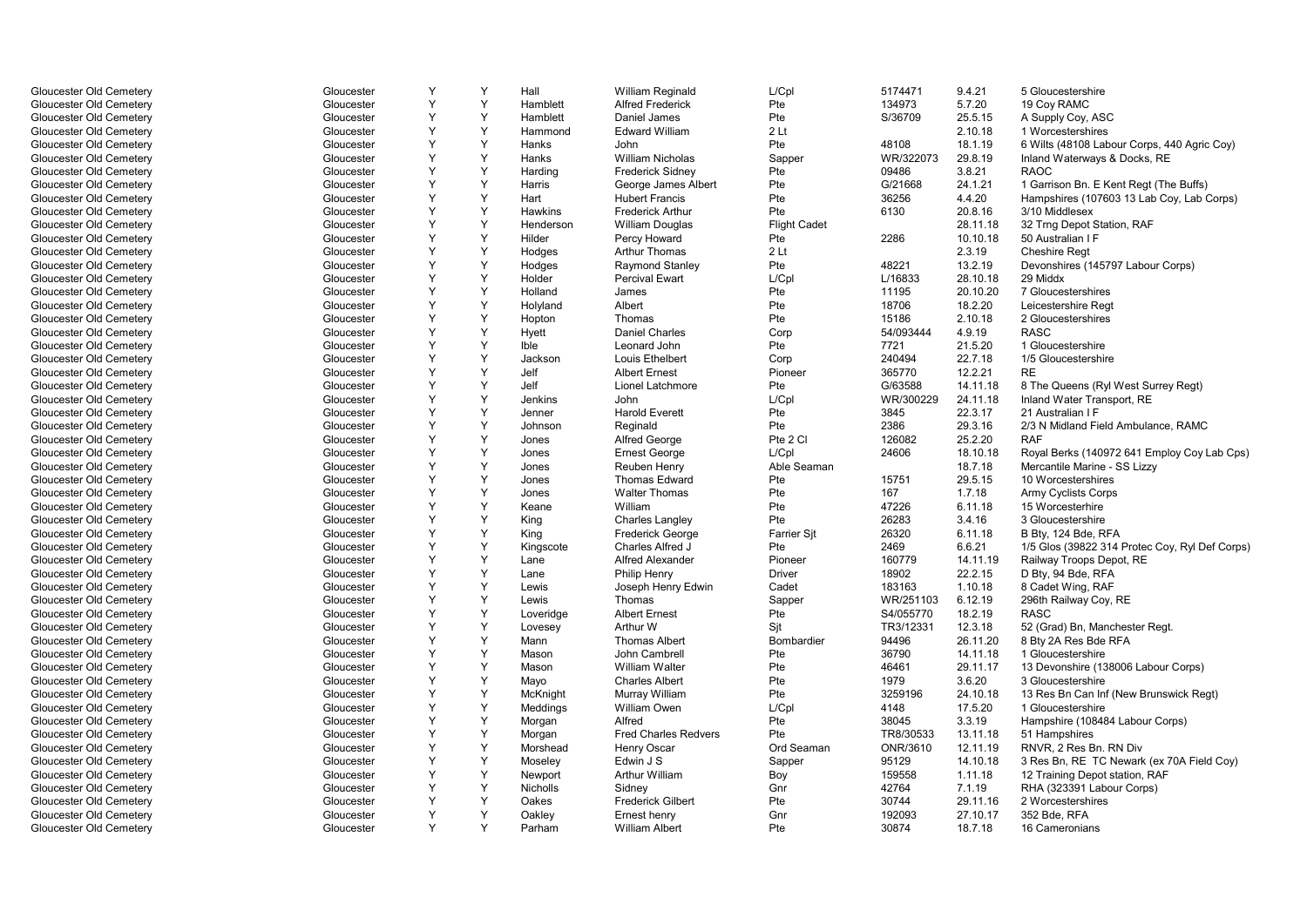| Gloucester Old Cemetery                         | Gloucester   | Y | Y | Peart         | Henry John                  | Pte               | 15841      | 31.3.21  | 10 Worcestershires                                       |
|-------------------------------------------------|--------------|---|---|---------------|-----------------------------|-------------------|------------|----------|----------------------------------------------------------|
| Gloucester Old Cemetery                         | Gloucester   | Y | Y | Perry         | <b>Sidney Alfred</b>        | <b>Driver</b>     | 121068     | 18.6.21  | 127 Bty RFA                                              |
| Gloucester Old Cemetery                         | Gloucester   | Y | Y | Phillips      | <b>William Charles</b>      | <b>Driver</b>     | T3/030095  | 12.12.17 | <b>ASC</b>                                               |
| Gloucester Old Cemetery                         | Gloucester   | Y | Y | Phillpott     | <b>Hubert Frank</b>         | Corp              | 65748      | 7.4.20   | <b>RAF</b>                                               |
| Gloucester Old Cemetery                         | Gloucester   | Υ | Y | Ponter        | Tom                         | Sapper            | WR/253623  | 29.10.18 | 119 Railway Operating Coy, RE                            |
| Gloucester Old Cemetery                         | Gloucester   | Y | Y | Powell        | Osman Trevor                | Pte               | 1337       | 3.2.16   | 1/5 Gloucestershire                                      |
| Gloucester Old Cemetery                         | Gloucester   | Y | Y | Powell        | Whitmore Vavasour           | Sapper            | 497979     | 10.10.20 | 118 Div. Signals Coy, RE                                 |
| Gloucester Old Cemetery                         | Gloucester   | Y | Y | Prosser       | <b>Lionel Percy</b>         | Pte               | 31129      | 9.11.18  | 3 Gloucestershire                                        |
| Gloucester Old Cemetery                         | Gloucester   | Y | Y | Richardson    | <b>Harold Thomas</b>        | Pte               | 240579     | 23.10.17 | A' Coy, 1/5 Gloucestershire                              |
| Gloucester Old Cemetery                         | Gloucester   | Y | Y | Rigby         | <b>John Thomas</b>          | Sapper            | WR/506576  | 4.8.20   | Inland Waterways Docks, RE                               |
| Gloucester Old Cemetery                         | Gloucester   | Υ | Υ | Roberts       | William John                | Pte               | 200130     | 1.4.16   | 2/5 South Lancs                                          |
| Gloucester Old Cemetery                         | Gloucester   | Y | Y | Rose          | <b>Gilbert Nathaniel</b>    | L/Cpl             | PO/2568(S) | 2.10.18  | 1 RMLI, RN Div                                           |
| Gloucester Old Cemetery                         | Gloucester   | Y | Y | Rowell        | Robert W                    | Pte               | 2707       | 31.1.15  | 5 Gloucestershire                                        |
| Gloucester Old Cemetery                         | Gloucester   | Y | Y | <b>Sallis</b> | William John                | Pte               | 17238      | 20.2.19  | B' Coy, 9 Glos                                           |
| Gloucester Old Cemetery                         | Gloucester   | Y | Y | Saunders      | Frederick                   | Pte               | 9665       | 29.10.18 | 1 Gloucestershire                                        |
| Gloucester Old Cemetery                         | Gloucester   | Y | Y | Sealey        | Ronald Douglas              | Pte               | 45939      | 19.2.21  | 3 Wilts                                                  |
| Gloucester Old Cemetery                         | Gloucester   | Y | Y | Smart         | Charles Jordan              | L/Cpl             | 3067       | 29.12.18 | 4 Gloucestershire                                        |
| Gloucester Old Cemetery                         | Gloucester   | Y | Y | Smart         | Thomas Joseph               | Sapper            | WR/251110  | 24.12.19 | 296 Railway Operating Coy, RE                            |
| Gloucester Old Cemetery                         | Gloucester   | Y | Y | Smith         | <b>Archibald Wilfred</b>    | Sapper            | 143630     | 23.9.17  | 121 Field Coy, RE                                        |
| Gloucester Old Cemetery                         | Gloucester   | Y | Y | Smith         | Henry Thomas                | Pte               | 9545       | 5.2.15   | 2 Gloucestershire                                        |
| Gloucester Old Cemetery                         | Gloucester   | Y | Y | Smith         | John Sidney                 | Cpl               | 4231       | 26.6.16  | <b>RFC</b>                                               |
| Gloucester Old Cemetery                         | Gloucester   | Y | Y | Stephens      | <b>Arthur Frederick</b>     | Pte               | 30499      | 29.10.18 | 6 Dorset                                                 |
| Gloucester Old Cemetery                         | Gloucester   | Y | Y | Strain        | Arthur (svd as Goodwin, EC) | Pte               | 5244010    | 22.2.21  | Worcs                                                    |
| Gloucester Old Cemetery                         | Gloucester   | Y | Y | Taylor        | <b>Frank Arthur</b>         | Air Mech 2 Cl     | 130166     | 6.11.18  | <b>RAF</b>                                               |
| Gloucester Old Cemetery                         | Gloucester   | Y | Y | Thomas        | Pte                         |                   | 28524      | 12.10.16 | <b>ASC</b>                                               |
| Gloucester Old Cemetery                         | Gloucester   | Y | Y | Trenfield     | George Gilbert              | Pte               | 38044      | 25.2.19  | Hants (108513 275 Area Empl Coy, Lab Corps)              |
| Gloucester Old Cemetery                         | Gloucester   | Y | Y | Townley       | Thomas                      | Pte               | 28524      | 12.10.16 | ASC                                                      |
| Gloucester Old Cemetery                         | Gloucester   | Y | Y | Turner        | <b>William Henry</b>        | Pte               | 17691      | 26.11.14 | 8 Gloucestershires                                       |
| Gloucester Old Cemetery                         | Gloucester   | Y | Y | Tyler         | <b>Frederick Francis</b>    | Pte               | 240219     | 24.4.17  | Depot, TMB, Gloucestershires                             |
| Gloucester Old Cemetery                         | Gloucester   | Y | Y | Venn          | Sidney                      | Pte               | 22367      | 14.10.18 | Depot, South Wales Borderers                             |
| Gloucester Old Cemetery                         | Gloucester   | Y | Y | Voyce         | Charlie                     | L/Sqt             | 13514      | 15.3.19  | 1 Royal Warwicks (ex 1 Glos 8645)                        |
| Gloucester Old Cemetery                         | Gloucester   | Y | Y | Wadley        | William                     | Pte               | 527361     | 13.11.18 | Labour Corps                                             |
| Gloucester Old Cemetery                         | Gloucester   | Y | Y | Waldron       | Alfred Allen                | L/Cpl             | 3079       | 26.8.21  | 1/4 Gloucestershire                                      |
| Gloucester Old Cemetery                         | Gloucester   | Y | Y | Weaving       | Edwin<br>(MM)               | Corp              | 13027      | 13.11.16 | 8 Gloucestershire                                        |
| Gloucester Old Cemetery                         | Gloucester   | Y | Y | Webster       | Joseph                      | PO <sub>1CI</sub> | 99623      | 26.8.20  | RNR, Coastguard, Porthcurno                              |
| Gloucester Old Cemetery                         | Gloucester   | Y | Y | Wellington    | Walter John                 | Able Seaman       | J/3363     | 14.5.18  | RN, HMS Vivid                                            |
| Gloucester Old Cemetery                         | Gloucester   | Y | Y | White         | <b>William Arthur</b>       | Sit               | WR/281968  | 5.2.21   | 25 Light Railway Coy, RE                                 |
| Gloucester Old Cemetery                         | Gloucester   | Y | Y | Wiggins       | George Henry                | Pte               | 37947      | 26.7.20  | 3 Duke of Cornwall LI                                    |
| Gloucester Old Cemetery                         | Gloucester   | Y | Y | Wilkes        | <b>Edward Samuel Moody</b>  | L/Cpl             | 17615      | 14.6.21  | 1 Gloucestershire                                        |
| Gloucester Old Cemetery                         | Gloucester   | Y | Y | Williams      | <b>Walter Andrew</b>        | Driver            | 845651     | 25.12.20 | 2 'C' Res Bgde RFA (592543, 566 HS Emply Coy, Lab Corps) |
| Gloucester Old Cemetery                         | Gloucester   | Y | Y | Williams      | <b>Walter Artemus</b>       | Pte               | 3027       | 6.5.15   | 4 Gloucestershire                                        |
| Gloucester Old Cemetery                         | Gloucester   | Y | Y | Wilsdon       | <b>Arthur Thomas</b>        | Gnr               | 8989       | 4.9.20   | 156 Oxford Hvy Bty, RGA                                  |
| Gloucester Old Cemetery                         | Gloucester   | Y | Y | Woodward      | Daniel                      | Sit               | 825677     | 3.7.18   | 3 'A' Res Bde, RFA (462896 Labour Corps)                 |
| Gloucester Old Cemetery                         | Gloucester   | Y | Y | Woodward      | Edwin Henry                 | Gnr               | 3221       | 25.12.16 | 1 S Midland Bde, RFA                                     |
| Gloucester Old Cemetery                         | Gloucester   | Y | Y | Woolsey       | George                      | CQS               | 20/1478    | 10.8.18  | 20 (Tyneside Scot) Northumberland Fusiliers              |
| Gloucester Old Cemetery                         | Gloucester   | Y | Y | Workman       | Ellis James                 | L/Cpl             | 240660     | 24.2.19  | 6 N Staffs Regt.                                         |
| <b>Great Barrington Cemetery</b>                | Stow         | Y | Y | Wilcox        | Thomas William              | Pte               | 25557      | 17.12.19 | 2 Ox & Bucks LI                                          |
| <b>Great Barrington Cemetery</b>                | Stow         | Y | Y | Wingfield     | Cecil John Talbot Rhys      | Capt              |            | 29.4.15  | 4 Kings Royal Rifle Corps                                |
| Great Rissington (St John-the-Baptist) Chyd Ext | Stow         | Y | Y | <b>Bolter</b> | <b>Thomas William</b>       | Pte               | 46089      | 10.8.19  | 11 Leics                                                 |
| Great Rissington (St John-the-Baptist) Chyd Ext | Stow         | Y | Y | Masters       | Fred                        | Pte               | 1886       | 26.9.16  | <b>Army Cyclists Corps</b>                               |
| Great Witcombe (St Mary) Churchyard)            | Cheltenham   | Y | Y | Cardew        | John St Erme                | Lieut             |            | 9.2.17   | Royal Navy - HMS Canada                                  |
| Great Witcombe (St Mary) Churchyard)            | Cheltenham   | Y | Y | Christian     | Harold                      | Captain           |            | 15.11.17 | Royal Navy - HMS President                               |
| Gretton (Christ Church) Churchyard              | Winchcombe   | Y | Y | Lane          | Henry                       | Pte               | 25741      | 29.6.17  | D' Coy 14 Worcestershire                                 |
| Guiting Power (St Michael) Churchyard           | Winchcombe   | Y | Y | Green         | <b>Walter Fred</b>          | Pte               | 375236     | 24.11.18 | 9 Hants (462798 in 649 Agric Coy)                        |
| Guiting Power (St Michael) Churchyard           | Winchcombe   | Y | Y | Hamblett      | Cecil James Bradley         | Pte               | 13799      | 20.5.21  | Queens Own (Royal West Kent)                             |
|                                                 | Wheatenhurst | Y | Y |               | <b>Albert Thomas</b>        | <b>B</b> mdr      | 825579     |          |                                                          |
| Hardwicke (St Nicholas) Churchyard              |              |   |   | Stephens      |                             |                   |            | 22.8.19  | RFA 1st S. Midland Brigade)                              |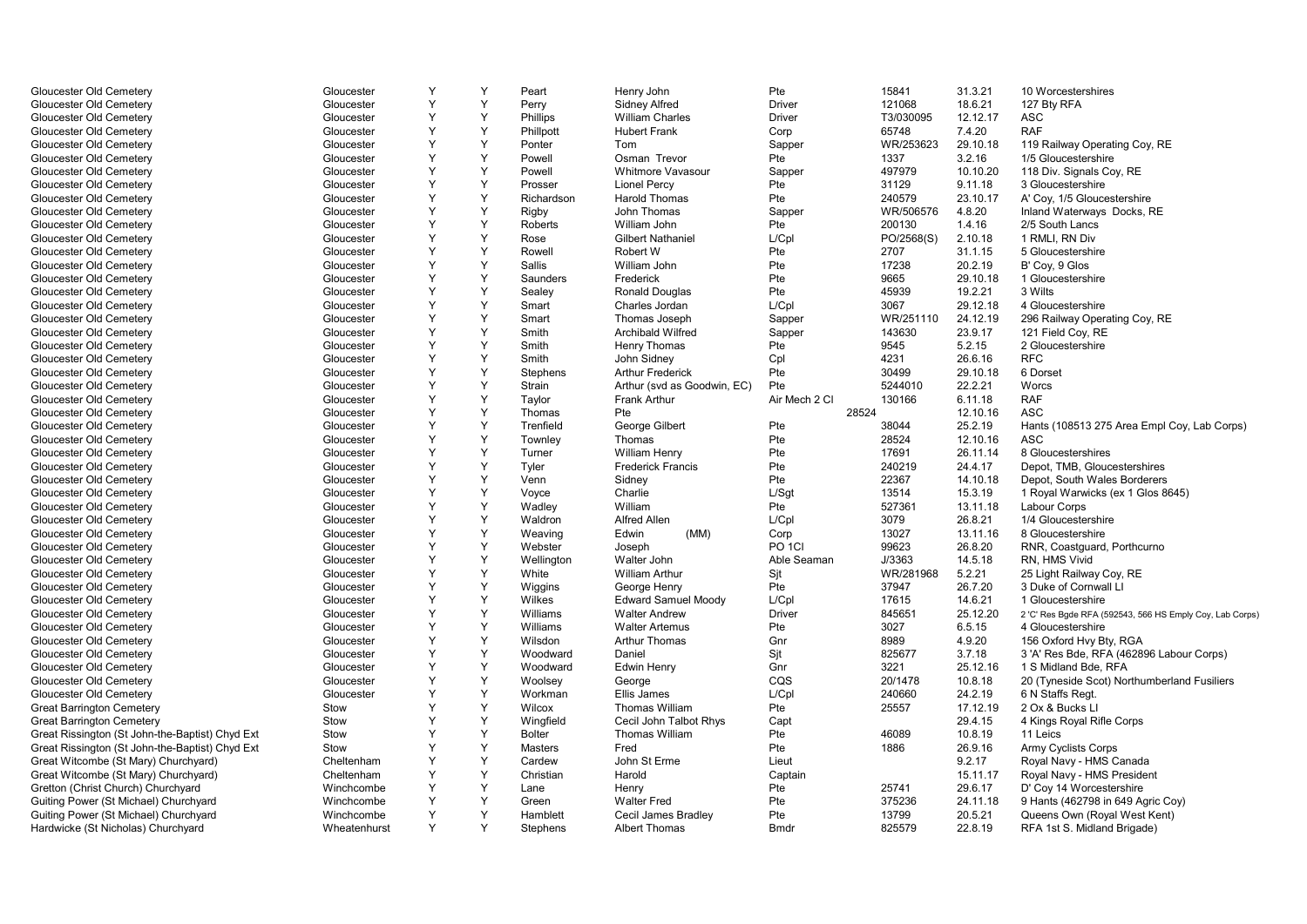| Hartpury Wesleyan Chapelyard                         | Newent           | Y | Y           | <b>Brookes</b>    | Sidney                             | Pte                    | 3153           | 28.11.18 | Gloucestershire                                        |
|------------------------------------------------------|------------------|---|-------------|-------------------|------------------------------------|------------------------|----------------|----------|--------------------------------------------------------|
| Hatherop (St Nicholas) Churchyard                    | Cirencester      | Y | Y           | Mustow            | Albert Henry (Harry)               | Pte                    | 15108          | 5.3.16   | 3 Gloucestershire                                      |
| Hempsted (St Swithun) Churchyard                     | Gloucester       | Y | Y           | Morgan            | <b>William Thomas</b>              | Sapper                 | 230529         | 6.3.19   | 415 Field Coy, Royal Engineers                         |
| Hempsted (St Swithun) Churchyard                     | Gloucester       | Y | Y           | Overthrow         | <b>Lionel Francis</b>              | Pte                    | M2/100610      | 14.1.16  | 52 MT Coy ASC                                          |
| Hempsted (St Swithun) Churchyard                     | Gloucester       | Y | Y           | Wibby             | Edward John                        | Lieut                  |                | 2.3.21   | 2 Bn, 73rd Malabar Infantry, Indian Army               |
| Hewelsfield (St Mary Magdalene) Churchyard           | Lydney           | Y | Y           | Saunders          | <b>Arthur Dudley</b>               | Gnr                    | 198888         | 20.3.19  | RFA (501362 Labour Corps)                              |
| Highnam (Holy Innocents) Churchyard                  | Gloucester       | Y | Y           | Crook             | Henry Harold                       | L/Cpl                  | 2943           | 17.1.16  | 3/1 RGH                                                |
| Highnam (Holy Innocents) Churchyard                  | Gloucester       | Y | Y           | Cuff              | <b>Henry Charles</b>               | Pte                    | 14876          | 19.2.17  | Royal Welsh Fusiliers                                  |
| Highnam (Holy Innocents) Churchyard                  | Gloucester       | Y | Y           | Trinder           | <b>Frederick Thomas</b>            | Gunner                 | 149601         | 12.8.20  | Royal Garrison Artillery                               |
| Horsley (St Martins) Churchyard                      | Stroud           | Y | Y           | Smith             | William                            | Pte                    | 13005          | 16.6.17  | 8 Gloucestershires                                     |
| Hucclecote (SS Philip & James) Churchyard            | Gloucester       | Y | Y           | Danks             | <b>Ernest Reginald</b>             | Lieut                  |                | 26.6.21  | Royal Air Force                                        |
| Hucclecote (SS Philip & James) Churchyard            | Gloucester       | Y | Y           | Gastrell          | George Norton                      | L/Cpl                  | G/14801        | 8.10.16  | 2 Royal Sussex                                         |
| Hucclecote (SS Philip & James) Churchyard            | Gloucester       | Y | Y           | Morris            | <b>William James</b>               | Ord Seaman             | Bristol Z/2639 | 14.10.18 | RN Depot (Crystal Palace), RNVR                        |
| Huntley (St John-the-Baptist) Churchyard             | East Dean        | Y | Y           | Jackson           | <b>Robert Thomas</b>               | Pte                    | 55447          | 17.7.20  | Devonshires/Labour Corps                               |
| Huntley (St John-the-Baptist) Churchyard             | East Dean        | Y | Y           | <b>Stubbs</b>     | <b>Francis George</b>              | Pte                    | TR7/3551       | 23.8.17  | 92 Bn Training Reserve                                 |
| Kemble Church Cemetery                               | Cirencester      | Y | Y           |                   |                                    | L/Cpl                  | 18519          | 14.10.16 | 2 Grenadier Guards                                     |
| King's Stanley (St George) Churchyard                |                  | Y | Y           | Ingram<br>Collins | George                             | Pte                    | G/17074        |          |                                                        |
|                                                      | Stroud<br>Stroud | Y | Y           |                   | Arthur                             | Pte                    |                | 5.10.18  | 3 Royal Sussex<br><b>RAMC</b>                          |
| King's Stanley Baptist Chapelyard                    |                  |   |             | Rose              | <b>Walter Percy</b>                |                        | 114510         | 20.5.17  |                                                        |
| Kingscote (St John) Churchyard                       | Tetbury          | Y | Y           | Gulwell           | Albert G                           | Pte                    | TR7/10158      | 5.4.17   | 94 Bn Training Bn (16 Glosters)                        |
| Lasborough (St Mary) Churchyard                      | Tetbury          | Y | Y           | Stronach          | Keith William                      | Air Mech 2/Cadet       | 1946           | 7.7.18   | 7 Training Sqdn., Australian Flying Corps              |
| Lechlade                                             | Cirencester      | Y |             | Horn              | Frederick John                     | Pte                    | 10866          | 11.11.18 | 1st Bn. Royal Welsh Fusiliers                          |
| Leckhampton (St Peter) Churchyard                    | Cheltenham       | Υ | Y           | Caudle            | <b>William Henry</b>               | Pte                    | S/290589       | 6.7.18   | <b>RASC</b>                                            |
| Leckhampton (St Peter) Churchyard                    | Cheltenham       | Y | Y           | Crawford          | George Rainier                     | Colonel                |                | 22.8.15  | 10 Duke of Wellington's (W Riding Regt) ex Indian Army |
| Leckhampton (St Peter) Churchyard                    | Cheltenham       | Y | Y           | Dearden           | James Ferrand                      | Capt                   |                | 6.10.19  | 1 Royal Fusiliers                                      |
| Leckhampton (St Peter) Churchyard                    | Cheltenham       | Υ | Y           |                   | Delmar-Williamson George Frederick | Lt                     |                | 12.7.18  | Black Watch & RAF                                      |
| Leckhampton (St Peter) Churchyard                    | Cheltenham       | Y | Y           | Hall              | Frederick W                        | Pte                    | TR8/31064      | 20.11.18 | 34 Trng Res Bn (13 (Reserve) Bn. Hampshire Rgt         |
| Leckhampton (St Peter) Churchyard                    | Cheltenham       | Y | Y           | Hunt              | <b>Gilbert Charles</b>             | Pte                    | 45966          | 12.4.17  | 6 Worcestershire                                       |
| Leckhampton (St Peter) Churchyard                    | Cheltenham       | Y | Y           | Quill             | <b>Maurice Desmond</b>             | Capt                   |                | 17.6.18  | Royal Marine Artillery                                 |
| Leckhampton (St Peter) Churchyard                    | Cheltenham       | Υ | Y           | Reilly            | <b>Frederick Walter</b>            | Pte                    | 7478           | 22.3.19  | Depot Bn Gloucestershire (ex 1 Bn)                     |
| Leighterton Church Cemetery                          | Tetbury          | Y | Y           | Allen             | <b>Geoffrey Dunster</b>            | Lieut                  |                | 7.9.18   | <b>Australian Flying Corps</b>                         |
| Leighterton Church Cemetery                          | Tetbury          | Y | Y           | Banks-Smith       | Sydney Harold                      | Air Mechanic 1 Cl      | 2884           | 3.7.18   | <b>Australian Flying Corps</b>                         |
| Leighterton Church Cemetery                          | Tetbury          | Υ | Y           | <b>Buland</b>     | Henry L                            | Airman 1 Cl            | 353            | 10.2.19  | <b>Australian Flying Corps</b>                         |
| Leighterton Church Cemetery                          | Tetbury          | Y | Y           | Clutterbuck       | Thomas                             | <b>Warrant Officer</b> | 1342           | 22.5.18  | <b>Australian Flying Corps</b>                         |
| Leighterton Church Cemetery                          | Tetbury          | Y | Y           | Cubbins           | Lindsay Gordon                     | Air Mechanic 1 Cl      | 2494           | 14.8.18  | <b>Australian Flying Corps</b>                         |
| Leighterton Church Cemetery                          | Tetbury          | Y | $\mathsf Y$ | Cumminas          | Roy Lytton                         | 2 Lieut                |                | 28.8.18  | <b>Australian Flying Corps</b>                         |
| Leighterton Church Cemetery                          | Tetbury          | Y | Y           | Davis             | <b>Francis Gordon</b>              | Air Mechanic 2 Cl      | 3310           | 25.1.19  | <b>Australian Flying Corps</b>                         |
| Leighterton Church Cemetery                          | Tetbury          | Y | Y           | Dunn              | <b>Robert Alexander</b>            | 2 Lieut                |                | 13.8.18  | <b>Australian Flying Corps</b>                         |
| Leighterton Church Cemetery                          | Tetbury          | Y | Y           | Filmer            | <b>Edgar Thomas</b>                | Air Mechanic 2 Cl      | 3148           | 12.2.19  | <b>Australian Flying Corps</b>                         |
| Leighterton Church Cemetery                          | Tetbury          | Y | Y           | Frederick         | <b>Charles Clarence</b>            | Cadet                  | 2695           | 4.2.19   | Australian Flying Corps - 5 Trng Squad                 |
| Leighterton Church Cemetery                          | Tetbury          | Y | Y           | Fry               | <b>Sydney Charles</b>              | 2 Lieut                |                | 24.8.18  | Australian Flying Corps - 8 Trng Squad                 |
| Leighterton Church Cemetery                          | Tetbury          | Y | Y           | Jefferys          | <b>Ernest Howard</b>               | Cadet                  | 747            | 28.8.18  | <b>Australian Flying Corps</b>                         |
| Leighterton Church Cemetery                          | Tetbury          | Y | Y           | Keen              | Thomas Llewellyn                   | Cadet                  | 210            | 12.3.19  | Australian Flying Corps - 6 Squad                      |
| Leighterton Church Cemetery                          | Tetbury          | Y | Y           | Lewis             | <b>Cecil Charles</b>               | 2 Lieut                |                | 14.8.18  | <b>Australian Flying Corps</b>                         |
| Leighterton Church Cemetery                          | Tetbury          | Y | Y           | McGuffie          | <b>Roy Nelson Victor</b>           | Air Mechanic 2 Cl      | 3261           | 19.2.19  | Australian Flying Corps - 7 Trng Squad                 |
| Leighterton Church Cemetery                          | Tetbury          | Y | Y           | Needham           | George Francis Jack                | Cadet                  | 27571          | 23.4.18  | <b>Australian Flying Corps</b>                         |
| Leighterton Church Cemetery                          | Tetbury          | Y | Y           | Parkes            | William                            | 2 Lieut                |                | 1.9.18   | <b>Australian Flying Corps</b>                         |
| Leighterton Church Cemetery                          | Tetbury          | Y | Y           | Pillow            | Roy Nelson                         | Cadet                  | 14061          | 24.8.18  | Australian Flying Corps - 7 Squad                      |
| Leighterton Church Cemetery                          | Tetbury          | Y | Y           | Scott             | <b>Charles William</b>             | Lieut                  |                | 28.8.18  | Australian Flying Corps (ex 58 Bn AIF)                 |
| Leighterton Church Cemetery                          | Tetbury          | Υ | Y           | Shepherd          | Oscar Dudley                       | 2 Lieut                |                | 11.8.18  | <b>Australian Flying Corps</b>                         |
| Leighterton Church Cemetery                          | Tetbury          | Y | Y           | Thompson          | George Robert                      | Lieut                  |                | 3.7.18   | <b>Australian Flying Corps</b>                         |
| Leighterton Church Cemetery                          | Tetbury          | Y | Y           | Walsh             | <b>Patrick George</b>              | Lieut                  |                | 30.9.18  | <b>Australian Flying Corps</b>                         |
| Leighterton Church Cemetery                          | Tetbury          | Y | Y           | Weingarth         | Jack Henry                         | Lieut                  |                | 4.2.19   | Australian Flying Corps - 4 Sqn                        |
| Leonard Stanley (St Leonard now Swithuns) Churchyard | Stroud           | Y | Y           | Clutterbuck       | Albert Edward                      | Pte                    | TR4/6860       | 4.7.18   | 51 Grad Bn South Wales Bdrs                            |
| Leonard Stanley (St Leonard now Swithuns) Churchyard | Stroud           | Y | Y           | Hopkins           | <b>William Frank</b>               | Sapper                 | 193189         | 26.8.18  | <b>Royal Engineers</b>                                 |
| Leonard Stanley (St Leonard now Swithuns) Churchyard | Stroud           | Y | Y           | Payne             | W H                                | Pte                    | 34352          | 24.2.20  | Gloucestershire                                        |
| Leonard Stanley (St Leonard now Swithuns) Churchyard | Stroud           | Y | Y           | Stafford          | <b>Frederick Stanley</b>           | Gnr                    | 128907         | 14.3.19  | Royal Garrison Artillery                               |
|                                                      |                  |   |             |                   |                                    |                        |                |          |                                                        |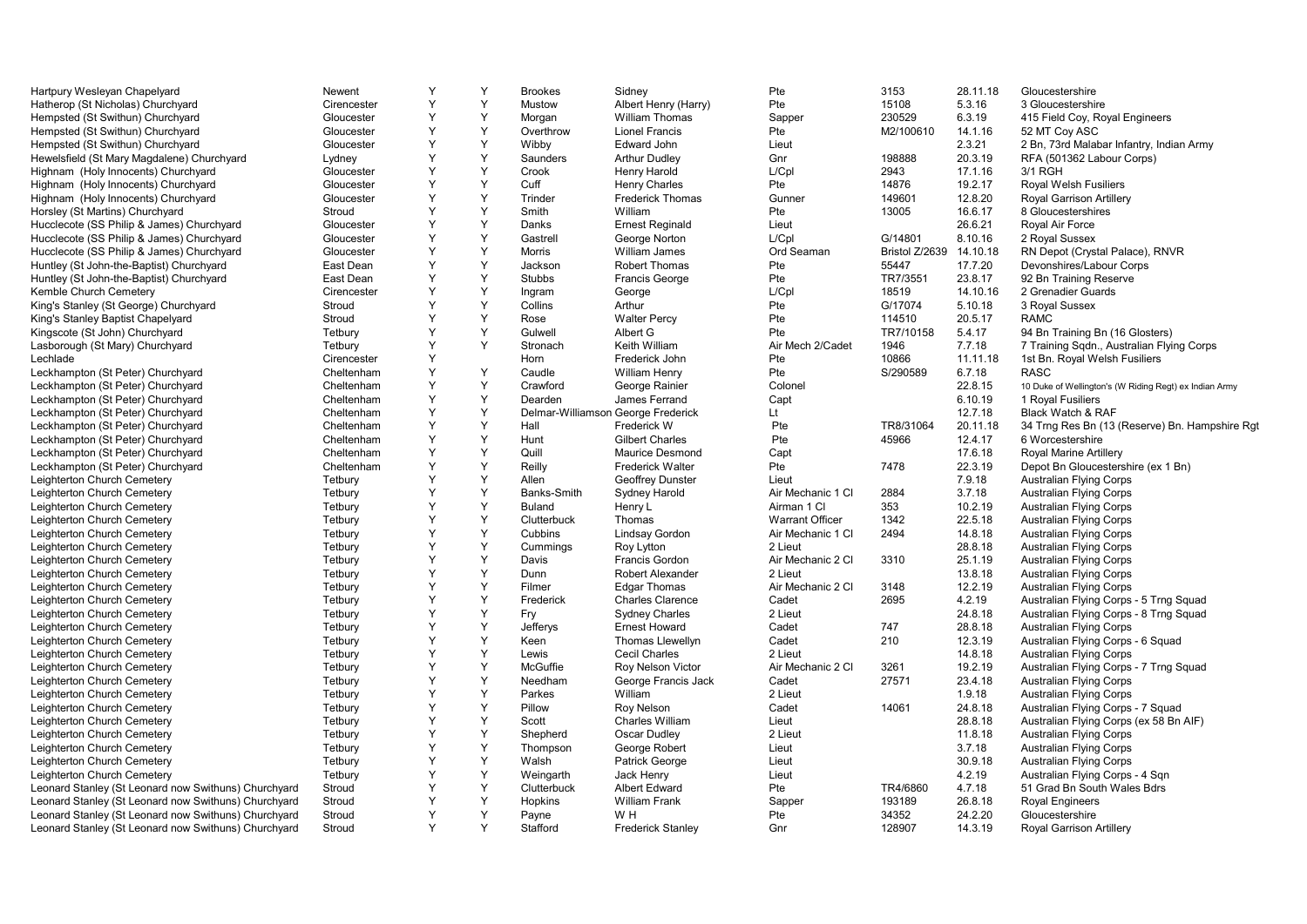| Leonard Stanley (St Leonard now Swithuns) Churchyard | Stroud       | Y              | Y | Webb            | Stanley                       | Pte             | 42712       | 29.4.20  | 4 Hampshire                                |
|------------------------------------------------------|--------------|----------------|---|-----------------|-------------------------------|-----------------|-------------|----------|--------------------------------------------|
| Leonard Stanley (St Leonard now Swithuns) Churchyard | Stroud       | Y              | Y | Wyman           | <b>Frederick Robert</b>       | Pte             | PO/14182    | 2.3.16   | Royal Marine Light Infantry                |
| Longhope - All Saints                                | East Dean    | Υ              | Y | Payne           | George Charles                | Pte             | 4026893     | 13.1.21  | 2 King's Shropshire Light Infantry         |
| Longney (St Lawrence) Churchyard                     | Wheatenhurst | Y              | Y | <b>Browning</b> | <b>Hubert Emmanuel</b>        | Pte             | M2/077158   | 12.5.16  | MT ASC                                     |
| Lower Cam (St Bartholomews) Churchyard               | Dursley      | Y              | Y | Coopey          | Charles                       | Pte             | TR8/27352   | 10.11.18 | 36 Recruit Dist Bn (TR), Hampshire Regt    |
| Lower Cam (St Bartholomews) Churchyard               | Dursley      | Υ              | Y | Thornhill       | Archibald George              | Lieut           |             | 13.5.19  | <b>RAF</b>                                 |
| Lower Cam (St Bartholomews) Churchyard               | Dursley      | Υ              | Y | Worthington     | <b>Richard Fitzpatrick</b>    | Capt            |             | 4.5.17   | D' Coy, 2/5 Gloucestershire                |
| Lydbrook (Holy Jesus) Churchyard                     | West Dean    | Y              | Y | Creed           | Clifford Sidney Victor        | Pte             | 204283      | 24.4.19  | 3 Gloucestershire                          |
| Lydbrook (Holy Jesus) Churchyard                     | West Dean    | Y              | Y | Hunt            | Bernard                       | Staff Sgt       | 1403318     | 20.4.21  | <b>RGA</b>                                 |
| Lydbrook (Holy Jesus) Churchyard                     | West Dean    | Y              | Y | Hussey          | George                        | L/Cpl           | 31500       | 30.7.17  | 19 Welsh Regt                              |
| Lydbrook (Holy Jesus) Churchyard                     | West Dean    | Υ              | Y | Jones           | William                       | Pte             | 155222      | 2.7.19   | 9 Coy, RAMC                                |
| Lydbrook Baptist Chapelyard                          | West Dean    | Y              | Y | Fletcher        | Samuel                        | Pte             | 62781       | 21.12.15 | <b>RAMC</b>                                |
| Lydney - St Mary's                                   | Lydney       | Y              | Y | Howells         | <b>Francis Austin Chivers</b> | Lieut           |             | 24.3.20  | 5 Worcestershire                           |
| Lydney - St Mary's                                   | Lydney       | Y              | Y | Jones           | Hugh MC                       | Capt            |             | 10.11.18 | 13 Gloucestershire                         |
| Lydney - St Mary's                                   | Lydney       | Υ              | Y | Pinchin         | Charles                       | Pte             | 25733       | 11.9.16  | 14 Worcestershire                          |
| Lydney - St Mary's                                   | Lydney       | Y              | Y | Saysum          | George Henry                  | Pte             | 16113       | 26.11.19 | 1 Gloucestershire                          |
| Matson (St Katherine) Churchyard                     | Gloucester   | Y              | Y | Herbert         | John E (Jack)                 | Gnr (Bombadier) | 167907      | 10.11.18 | 168 Siege Btty RGA                         |
| Matson (St Katherine) Churchyard                     | Gloucester   | Υ              | Y | Lane            | Victor George                 | Pte             | 2619        | 11.7.15  | Royal Gloucester Hussars                   |
| Meysey (Maisey) Hampton (St Mary) Churchyard         | Cirencester  | Υ              | Y | <b>Bulpit</b>   | William Henry                 | Gnr             | 176571      | 9.11.18  | 393 Bty RFA (507464 Lab Cps, 699 Ag Coy)   |
| Mickleton (St Lawrence) Churchyard                   | Campden      | Y              | Y | <b>Brooks</b>   | William                       | Pte             | 11638       | 20.3.16  | <b>RAMC</b>                                |
| Mickleton (St Lawrence) Churchyard                   | Campden      | Υ              | Y | Kinchin         | Henry                         | Pte             | DM2/129531  | 31.7.18  | MT ASC                                     |
| Mickleton (St Lawrence) Churchyard                   | Campden      | Υ              | Y | Tart            | Harold                        | Corp            | 203212      | 25.10.18 | 2 Essex                                    |
| Minchinhampton (Baptist) Churchyard                  | Stroud       | Υ              | Y | Knee            | Archibald Clutterbuck         | Pte             | 29386       | 27.8.16  | 15 (Res) Bn Gloucestershire                |
| Minchinhampton (Holy Trinity) Churchyard             | Stroud       | Υ              | Y | Cox             | <b>Herbert Stafford</b>       | Pte             | 12581       | 29.8.18  | 2 Grenadier Guards                         |
| Minchinhampton (Holy Trinity) Churchyard             | Stroud       | Y              | Y | Newman          | <b>Charles Richard</b>        | Pte             | 17415       | 18.2.15  | 10 Gloucestershire                         |
| Minchinhampton (Holy Trinity) Churchyard             | Stroud       | Υ              | Y | Smith           | Ivor Claudius                 | Gnr             | 121213      | 13.9.20  | d Bty 186 Bde Royal Field Artillery        |
| Minchinhampton (Holy Trinity) Churchyard             | Stroud       | Y              | Y | Workman         | Arthur Bertram                | Pte             | 7119        | 4.12.14  | 1 Gloucestershire                          |
| Mitcheldean - St Michael & All Angels                | East Dean    | Y              | Y | Millin          | <b>William George</b>         | Pte             | 60784       | 18.11.18 | 11 Bedfordshire                            |
| Moreton-in-Marsh New (Chapel) Cemetery               | Campden      | Y              | Y | Foden           | Charles                       | Pte             | 242284      | 15.1.20  | Labour Corps                               |
| Moreton-in-Marsh Church Cemetery                     | Campden      | Υ              | Y | Lootes          | <b>Ernest Frank</b>           | Pte             | 204288      | 17.3.19  | 7 Glos                                     |
| Newent Cemetery                                      | Newent       | Y              | Y | Baldwin         | <b>Francis Albert</b>         | Pte             | A/437686    | 7.3.19   | RASC (Canteens)                            |
| <b>Newent Cemetery</b>                               | Newent       | Y              | Y | Buchanan        | <b>Andrew Charles</b>         | Pte             | S/358990    | 7.2.19   | <b>RASCHT</b>                              |
| <b>Newent Cemetery</b>                               | Newent       | Υ              | Y | Jacques         | William                       | Pte             | 17258       | 24.5.15  | 5 Grenadier Guards                         |
| Newland (All Saints) Churchyard                      | Coleford     | Υ              | Y | Evans           | Vivian Augustus               | Pte             | 24890       | 18.8.18  | 10 Royal Welsh Fusiliers                   |
| Newnham-on-Severn - St Peter's                       | Newnham      | Y              | Y | Armitage        | George Geoffrey Allen         | Flight Sub-Lt   | <b>RNAS</b> | 11.12.15 | <b>RNAS</b>                                |
| Newnham-on-Severn - St Peter's                       | Newnham      | Υ              | Y | Kerr            | William John                  | Lieut           |             | 10.3.15  | 2 Cameronians                              |
| North Cerney (All Saints) Churchyard                 | Cirencester  | Υ              | Y | Bannatyne       | Edgar James DSO               | Major           |             | 11.9.17  | RFC (19 Queen Alexandra's Ryl Own Hussars) |
| North Cerney (All Saints) Churchyard                 | Cirencester  | Υ              | Y | Eccles          | David Roderick                | 2 <sub>lt</sub> |             | 5.12.17  | <b>RFC</b>                                 |
| North Cerney (All Saints) Churchyard                 | Cirencester  | Y              | Y | Mason           | Charles Henry James           | Corp            | 47334       | 25.4.17  | 14 Inf Works Coy, Devonshires              |
| North Nibley Cemetery                                | Dursley      | Y              | Y | Long            | <b>Hartley Francis</b>        | Driver          | T4/042657   | 8.5.15   | Army Service Corps (Horse Transport)       |
| North Nibley Cemetery                                | Dursley      | Y              | Y | Martin          | Cyril                         | Pte             | 24397       | 21.7.18  | 11 Gloucestershire                         |
| North Nibley Cemetery                                | Dursley      | Υ              | Y | Telling         | Raymond George                | Sjt             | 3019        | 21.9.19  | 3 Gloucestershire                          |
| Norton (St Mary) Churchyard                          | Gloucester   | Y              | Y | Slatter         | Henry (Harry) J               | Pte             | TR8/30654   | 22.11.18 | 51 Graduated Bn, Hampshires                |
| Nympsfield (St Bartholomew's) Churchyard             | Dursley      | Y              | Y | Clifford        | Abel                          | Pte             | 17651       | 6.3.15   | 11 Gloucestershire                         |
| Nympsfield (St Bartholomew's) Churchyard             | Dursley      | Y              | Y | Clifford        | <b>Richard Henry</b>          | <b>Driver</b>   | 19520       | 14.11.18 | RE HT then (437116 Labour Corps)           |
| Oddington (St Nicholas) Churchyard                   | Stow         | Υ              | Y | <b>Bartlett</b> | Alfred                        | Gnr             | 14461       | 16.3.18  | 4 'B' Res Bde RFA                          |
| Oddington (St Nicholas) Churchyard                   | Stow         | Y              | Y | Phillips        | Alfred John                   | Pte             | 21016       | 1.2.18   | 5 Ox & Bucks LI                            |
| Oxenhall (St Anne's) Churchyard                      | Newent       | due Y<br>hdstn |   | Williams        | Percy Griffin                 | Corp            | 813         |          | Feb-19 Welsh Horse Yeomanry                |
| Painswick Cemetery                                   | Stroud       | Y              | Υ | Barnfield       | Harry George                  | Pte             | 26545       | 11.11.18 | 36 Bn Trng Res (543492 Labour Corps)       |
| Painswick Cemetery                                   | Stroud       | Υ              | Y | <b>Burdock</b>  | <b>Frank Elliott</b>          | Pte             | DM2/163828  | 22.11.17 | 645 MT Coy, ASC                            |
| Painswick Cemetery                                   | Stroud       | Y              | Y | Gerrish         | Francis (Frank) Edward        | Pte             | 12017       | 25.6.19  | 8 Gloucestershire                          |
| Painswick Cemetery                                   | Stroud       | Y              | Y | Hanks           | <b>Richard Hubert</b>         | Pte             | 17419       | 4.12.15  | 10 Gloucestershire                         |
| Painswick Cemetery                                   | Stroud       | Y              | Y | Hawkins         | <b>William Henry</b>          | Corp            | 7886        | 1.11.18  | 2 Gloucestershire                          |
| Painswick Cemetery                                   | Stroud       | Y              | Y | Hopkins         | <b>Leonard Frank</b>          | Sjt             | 4694        | 28.10.18 | 3rd Australian Field Artillery             |
| Painswick Cemetery                                   | Stroud       | Y              | Y | King            | Herbert (Bertie) Francis      | Corp            | 12181       | 27.9.16  | 8 Gloucestershire                          |
| Painswick Cemetery                                   | Stroud       | Y              | Y | King            | Thomas Samuel                 | Pte             | 10/20849    | 23.2.18  | Depot, South Wales Borderers               |
|                                                      |              |                |   |                 |                               |                 |             |          |                                            |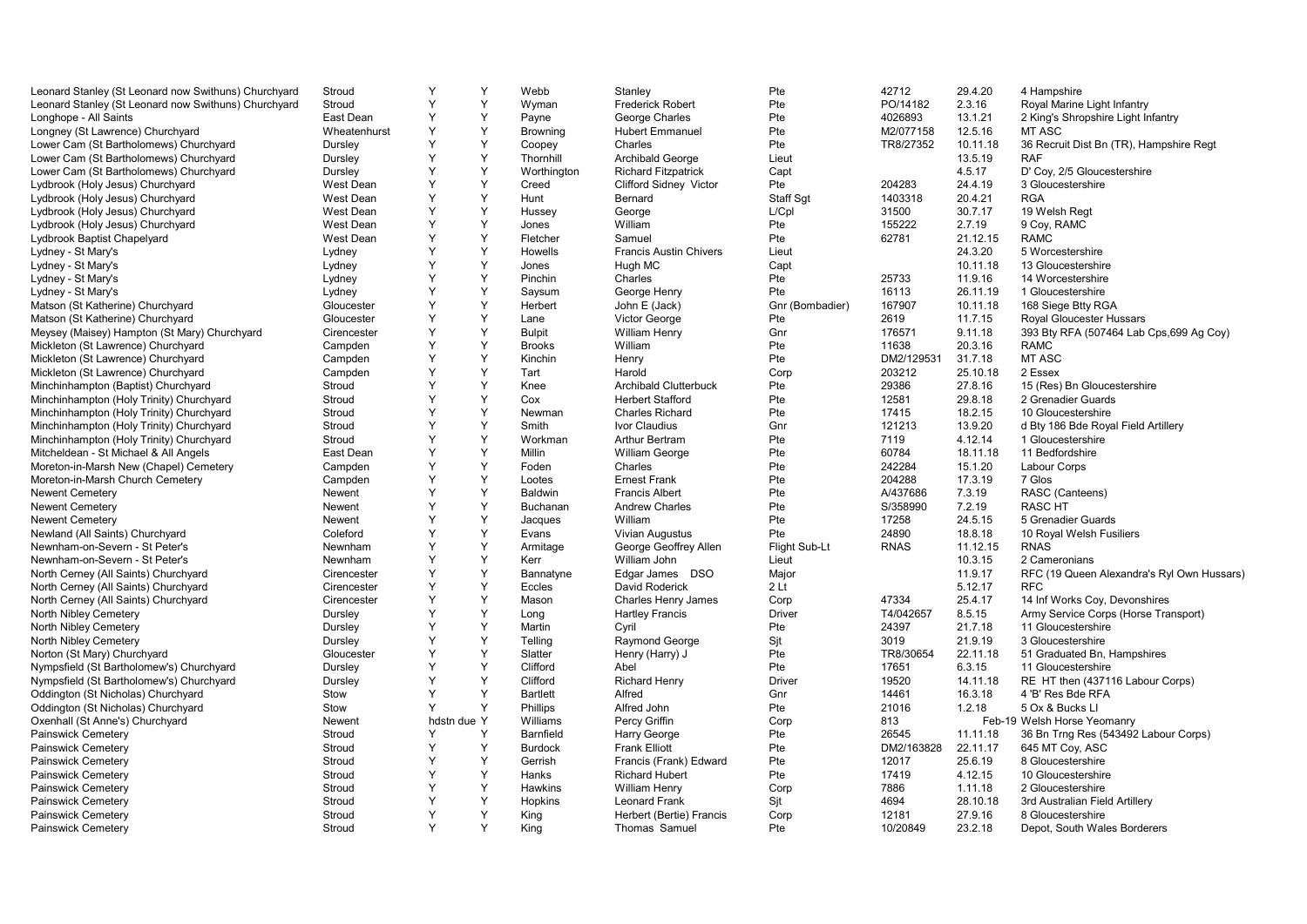| Painswick Cemetery                        | Stroud      | Y           | Υ | Mitchell         | <b>Fredrick Henry</b>        | Pte           | 16390      | 15.10.18 | A' Coy, 8 Gloucestershires                         |
|-------------------------------------------|-------------|-------------|---|------------------|------------------------------|---------------|------------|----------|----------------------------------------------------|
| Painswick Cemetery                        | Stroud      | Y           | Y | Pocklington      | James                        | L/Cpl         | 1832       | 5.11.17  | 2/1 Suffolk Yeomanry                               |
| Painswick Cemetery                        | Stroud      | Y           | Y | Swayne           | George William               | Pte           | 3674       | 20.3.20  | 5 Gloucestershire                                  |
| Pitchcombe (St John) Churchyard           | Stroud      | Y           | Y | Alder            | <b>Desmond Percy</b>         | Pte           | TR7/13726  | 9.5.17   | 95 Bn Trng Reserve                                 |
| Prestbury (St Mary) Churchyard            | Cheltenham  | Y           | Y | Dowdeswell       | Robert James                 | Dvr           | T/312437   | 20.4.17  | Army Service Corps - Reserve Supply Personnel Dept |
| Prestbury (St Mary) Churchyard            | Cheltenham  | Y           | Y | Holman           | <b>Arthur Vincent</b>        | Capt          |            | 9.1.17   | Herefordshire                                      |
| Prestbury (St Mary) Churchyard            | Cheltenham  | Υ           | Y | Inglis           | Arthur McCulloch             | Maj           |            | 12.5.19  | Gloucestershire                                    |
| Prestbury (St Mary) Churchyard            | Cheltenham  | Y           | Y | Louis            | <b>Arthur Grace</b>          | Pte           | 35062      | 22.9.16  | <b>RAMC</b>                                        |
| Prestbury (St Mary) Churchyard            | Cheltenham  | Y           | Y | Webber           | Jesse George                 | Pte           | 3/796      | 18.2.17  | 3 Wiltshire                                        |
| Quedgeley (St James) Churchyard           | Gloucester  | Υ           | Y | <b>Browning</b>  | Bernard John                 | L/Cpl         | 2873       | 16.8.16  | 4 Australian Infantry AIF                          |
| Quedgeley (St James) Churchyard           | Gloucester  | Y           | Y | Sessions         | Donald Humphrey              | Lieut         | S/358990   | 26.6.18  | No 2 Sch Aerial Gunnery, RAF                       |
| Quedgeley (St James) Churchyard           | Gloucester  | Y           | Y | Squibb           | Harry Leonard                | Sit           | 10649      | 28.7.20  | Wiltshire                                          |
| Quenington (St Swithin) Church Cemetery   | Cirencester | Υ           | Y | <b>Bartlett</b>  | William                      | <b>Driver</b> | 40940      | 19.10.18 | D Bty 58th Bde RFA                                 |
| Quenington (St Swithin) Church Cemetery   | Cirencester | Υ           | Y | Kemble           | Harold William               | Capt          |            | 2.1.20   | Royal Gloucester Hussars                           |
| Quenington (St Swithin) Church Cemetery   | Cirencester | Y           | Y | Redding          | <b>Thomas Edward James</b>   | Pte           | TR8/9362   | 13.4.17  | 7 Dorsets                                          |
| Randwick (St John-the-Baptist) Churchyard | Stroud      | Υ           | Y | Smith            | Edward                       | Pte           | 140188     | 6.10.16  | 3 Canadian Inf (Central Ontario Regt)              |
| Rendcomb (St Peter) Churchyard            | Cirencester | Y           | Y | Gawthorne        | Harold Edmund                | Pte           | M2/149498  | 10.4.19  | <b>MT RASC</b>                                     |
| Rodborough (St Mary Magdalene) Churchyard | Stroud      | Y           | Y | Allen            | <b>William Leonard</b>       | Pte           | 1840       | 23.12.17 | 1 Gloucestershire                                  |
| Rodborough (St Mary Magdalene) Churchyard | Stroud      | Y           | Y | Bennett          | <b>Harold Stanley</b>        | 2 Lieut       |            | 25.4.15  | <b>RGA</b>                                         |
| Rodborough (St Mary Magdalene) Churchyard | Stroud      | Y           | Y | <b>Bick</b>      | Richard (Dick)               | Pte           | 2958       | 7.4.15   | 11 Gloucestershire                                 |
| Rodborough (St Mary Magdalene) Churchyard | Stroud      | Y           | Y | Nicholls         | <b>Herbert Charles</b>       | Pte           | CH/2169(S) | 15.10.18 | 1 RM Bn, RN Div, RMLI                              |
| Rodborough (St Mary Magdalene) Churchyard | Stroud      | Y           | Y | Phipps           | Lionel                       | Pte           | 15385      | 26.1.16  | 8 Gloucestershire                                  |
| Rodborough (St Mary Magdalene) Churchyard | Stroud      | Y           | Y | Stevens          | William                      | Pte           | 17394      | 26.12.18 | 10 Gloucestershire                                 |
| Rodmarton (St Peter) Churchyard           | Cirencester | Y           | Y | Wood             | <b>Ernest Mark</b>           | <b>Driver</b> | 219372     | 4.3.17   | <b>Royal Engineers</b>                             |
| Ruardean - St John's                      | East Dean   | Υ           | Y | Meek             | Louis Robert                 | Corp          | 320        | 2.9.17   | 1 Herefordshire                                    |
| Ruardean - St John's                      | East Dean   | Y           | Y | <b>Miles</b>     | Tom                          | Pte           | 237036     | 16.12.20 | 1 Herefordshire (att 6 KSLI)                       |
| Rudford (St Mary) Churchyard              | Newent      | Y           | Y | Ford             | Percy Daniel                 | Pte           | 3039       | 26.11.15 | Gloucestershire Hussars                            |
| Sandhurst (St Lawrence) Churchyard        | Gloucester  | Υ           | Y | Balfour-Ogilvy   | Grahame                      | Corp          | 1059       | 10.1.21  | Australian Naval & Military Force                  |
| Sapperton (St Kenelm) Churchyard          | Cirencester | Y           | Y | Gardiner         | <b>Herbert Clement</b>       | Pte           | 15504      | 29.11.18 | 4 Bn Coldstream Guards                             |
| Selsley (All Saints) Churchyard           | Stroud      | Y           | Y | Cripps           | <b>Issac Spruse</b>          | Pte           | O19848     | 21.2.19  | Depot, RAOC                                        |
| Sevenhampton (St Andrew) Churchyard       | Northleach  | Y           | Y | Dyer             | Harry Emmanuel               | Pte           | 9942       | 16.9.15  | 10 Royal Warwicks                                  |
| Sheepscombe (St John) Churchyard Ext      | Stroud      | Y           | Y | Birt             | <b>Albert Victor</b>         | Corp          | 121577     | 10.4.19  | No 5 (E) Aircraft Repair Depot (Cambridge)         |
| Sherborne Churchyard Extension            | Northleach  | Y           | Y | Cyphus           | Ernest                       | Pte           | 47230      | 11.10.17 | 12 West Yorks                                      |
| Sherborne Churchyard Extension            | Northleach  | Y           | Y | Larner           | <b>Edward George</b>         | Pte           | 28666      | 27.7.16  | 16 Gloucestershire                                 |
| Sherborne Churchyard Extension            | Northleach  | Y           | Y | Mathews          | Thomas Joseph                | Sapper        | 34423      | 25.10.18 | RE 'L' Depot Coy.                                  |
| Sherborne Churchyard Extension            | Northleach  | Y           | Y | Parrott          | Bert                         | Pte           | 8/9558     | 31.3.17  | 7 Dorset                                           |
| Shortwood (All Saints) Churchyard         | Nailsworth  | Y           | Y | Large            | <b>Gilbert Raymond</b>       | Pte           | 31110      | 5.3.20   | 2 Kings Shropshire Ll                              |
| Shortwood Baptist Chapel Cemetery         | Nailsworth  | Y           | Y | Burford          | Alfred                       | Pte           | 235918     | 25.2.19  | <b>Labour Corps</b>                                |
| Shortwood Baptist Chapel Cemetery         | Nailsworth  | Y           | Y | Heaven           | Joseph Westell               | Pte           | 7631       | 14.1.17  | 1/5 Norfolks                                       |
| Shurdington (St Paul) Churchyard          | Cheltenham  | Y           | Y | Cooper           | Reginald A                   | Pte           | 97595      | 30.7.20  | 2 Bn Machine Gun Corps (I)                         |
| Shurdington (St Paul) Churchyard          | Cheltenham  | Y           | Y | Lindsey          | <b>William Bernard Henry</b> | Pte           | 203097     | 17.3.20  | 2/5 Gloucestershire                                |
| Slad (Holy Trinity) Churchyard            | Stroud      | Y           | Y | <b>Ballinger</b> | <b>Frank Cecil</b>           | Pte           | 48646      | 31.10.18 | Devonshire Regt (245641 Agric Coy, Labour Corps)   |
| Slad (Holy Trinity) Churchyard            | Stroud      | Y           | Y | Birt             | <b>Arthur Edward</b>         | L/Seaman      | 155013     | 31.8.19  | Royal Navy, HMS Suffolk                            |
| Slad (Holy Trinity) Churchyard            | Stroud      | Y           | Y | Churchill        | Richard John                 | Pte           | 203557     | 29.1.18  | 4 Wiltshire                                        |
| Slad (Holy Trinity) Churchyard            | Stroud      | Y           | Y | Pearce           | William                      | Sit           | 4920       | 15.6.17  | 3 Gloucestershire                                  |
| Slad (Holy Trinity) Churchyard            | Stroud      | Y           | Y | Powell           | <b>Archibald Ernest</b>      | Pte           | 240949     | 10.8.21  | 2/5 Gloucestershire                                |
| Slimbridge (St John) Churchyard           | Dursley     | Y           | Y | Carter           | <b>Bernard Robert Hadow</b>  | 2 Lieut       |            | 7.11.17  | <b>RFC</b>                                         |
| Slimbridge (St John) Churchyard           | Dursley     | hdstn due Y |   | Redding          | Samuel                       | Pte           | 504588     | 24.4.20  | 440 Agric. Coy, Labour Corps                       |
| Slimbridge (St John) Churchyard           | Dursley     | Y           | Y | Robins           | Joseph                       | Corp          | RMA/4190   | 31.1.15  | RMHQ Eastney. Royal Marine Artillery               |
| Slimbridge (St John) Churchyard           | Dursley     | Y           | Y | Wherrett         | <b>Frederick Arthur</b>      | Pte           | 40200      | 20.6.17  | Worcestershire Regt.                               |
| Slimbridge (St John) Churchyard           | Dursley     | hdstn due Y |   | Williams         | James                        | Pte           | 202825     | 6.2.20   | Worcestershire Regt.                               |
| Somerford Keynes (All Saints) Churchyard  | Cirencester | Y           | Y | <b>Bartlett</b>  | Henry (Harry)                | Sjt           | R4/066420  | 7.11.19  | <b>RASC</b>                                        |
| Somerford Keynes (All Saints) Churchyard  | Cirencester | Y           | Y | Hawkes           | Raymond                      | Pte           | 19307      | 7.5.20   | 5th Wiltshires                                     |
| South Cerney (All Hallows) Churchyard     | Cirencester | Υ           | Y | Baughn           | Thomas                       | Pioneer       | 161881     | 19.11.20 | 30 Railway Labour Coy, RE                          |
| South Cerney (All Hallows) Churchyard     | Cirencester | Y           | Y | Bowring          | John Wilfred                 | Sapper        | WR/272393  | 2.3.21   | RE.                                                |
| South Cerney (All Hallows) Churchyard     | Cirencester | Y           | Y | Phipps           | William John                 | Pte           | 17404      | 11.10.18 | Glosters (453445 Labour orps, 599 Agric Coy)       |
|                                           |             |             |   |                  |                              |               |            |          |                                                    |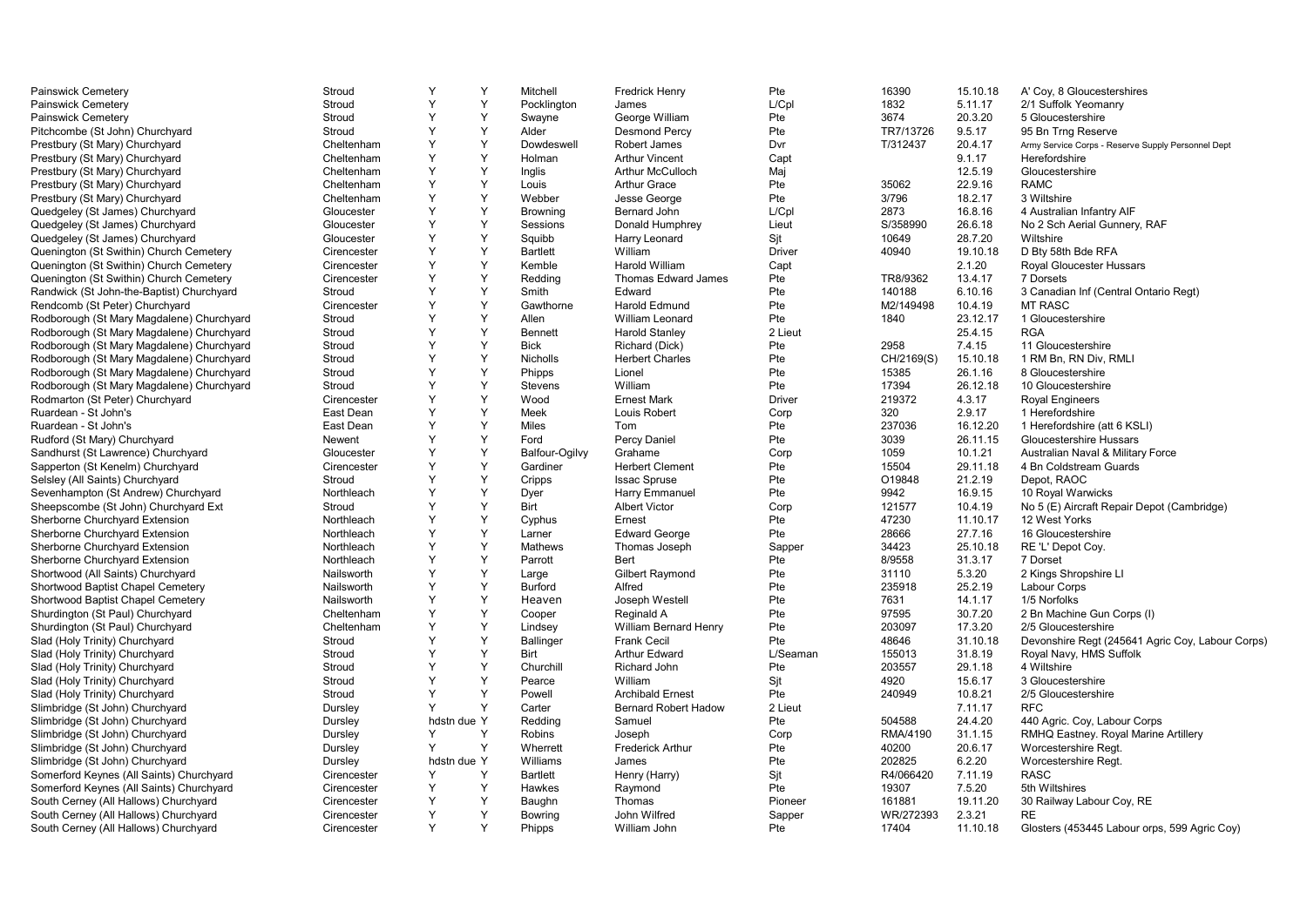| South Cerney (All Hallows) Churchyard         | Cirencester  | Y      | Y | Roseblade      | John                        | Pte                  | 267515                | 1.8.19   | 6 Glosters                                           |
|-----------------------------------------------|--------------|--------|---|----------------|-----------------------------|----------------------|-----------------------|----------|------------------------------------------------------|
| South Cerney (All Hallows) Churchyard         | Cirencester  | Y      | Y | Williams       | <b>Arthur Albert Ernest</b> | Sit                  | 6651                  | 9.11.18  | 2 Royal Irish Reg                                    |
| Southrop (St Peter) Churchyard                | Northleach   | Y      | Y | Hatton         | Albert William              | Pte                  | 5608                  | 25.3.15  | 1 Wilts                                              |
| St Briavels (St Mary) Churchyard              | Lydney       | Y      | Y | Moulton        | Lionel Edwin                | Pte                  | 54294                 | 30.10.18 | Gloucestershire                                      |
| Standish (St Nicholas) Churchyard             | Wheatenhurst | Υ      | Y | Lindsey        | <b>Edgar Daniel</b>         | Pte                  | 16188                 | 25.10.17 | 1 Devonshire                                         |
| Standish (St Nicholas) Churchyard             | Wheatenhurst | Y      | Y | <b>Scales</b>  | John Manners                | Pte                  | 2855                  | 9.1.17   | 9 Australian Inf                                     |
| Standish (St Nicholas) Churchyard             | Wheatenhurst | Y      | Y | Spencer        | Samuel John                 | Pte                  | 21179                 | 28.2.16  | 3 Glos                                               |
| Stanton (or Staunton) (St Michael) Churchyard | Winchcombe   | Y      | Y | Stott          | <b>Philip Nicholson</b>     | 2 Lieut              |                       | 21.3.15  | 2/10 Manchesters                                     |
| Staunton (All Saints) Churchyard              | Coleford     | Y      | Y | <b>Barnett</b> | William Edmund              | Pte                  | 246254                | 11.9.18  | 440th Agricultural Coy., Labour Corps                |
| Stone (All Saints) Churchyard                 | Thornbury    | Y      | Y | Harding        | Cyril George                | 2nd Lt               |                       | 9.11.18  | RAF - 103 Sqdn                                       |
| Stone (All Saints) Churchyard                 | Thornbury    | Y      | Y | Hobby          | <b>Ernest George</b>        | Pte                  | 44046                 | 8.11.17  | 9 Kings Own Yorkshire LI                             |
| Stone (All Saints) Churchyard                 | Thornbury    | Y      | Y | Trotman        | <b>Edwin Andrew</b>         | Pte                  | 69285                 | 8.11.19  | Cheshire                                             |
| Stonehouse (St Cyr) Churchyard                | Stroud       | Y      | Υ | Norcott        | <b>Arthur Henry</b>         | Pte                  | 45538                 | 4.1.20   | 2 Devonshire                                         |
| Stonehouse (St Cyr) Churchyard Ext            | Stroud       | Υ      | Y | Hall           | <b>William Brasier</b>      | <b>Engineer Cmdr</b> |                       | 23.9.17  | Royal Navy - HMS Venerable                           |
| Stonehouse (St Cyr) Churchyard Ext            | Stroud       | Y      | Y | Newth          | William Bernard             | 2 Lieut              |                       | 25.2.19  | RAF - 60 Squadron                                    |
| Stonehouse (St Cyr) Churchyard Ext            | Stroud       | Y      | Y | Silvey         | <b>Stuart Vincent</b>       | Pte                  | 2605                  | 25.11.20 | <b>1/1 RGH</b>                                       |
| Stonehouse (St Cyr) Churchyard Ext            | Stroud       | Y      | Y | Wingfield      | Norman Edward               | Clerk 3rd Class      | 297782                | 27.10.18 | <b>RAF</b>                                           |
| Stow-on-the-Wold Cemetery                     | Stow         | Y      | Y | Campin         | Leonard Thomas (Willie)     | Pte                  | 7832                  | 17.12.16 | 2/4 Norfolks                                         |
| Stow-on-the-Wold Cemetery                     | Stow         | Y      | y | Dance          | Philip                      | <b>Driver</b>        | 130236                | 28.6.18  | RFA/143146 Agric Coy, Labour Corp                    |
| Stow-on-the-Wold Cemetery                     | Stow         | Υ      | Y | Lockey         | Stanley                     | Pte                  | 13712                 | 6.5.20   | <b>Army Cyclists Corps</b>                           |
| Stow-on-the-Wold Cemetery                     | Stow         | Y      | Y | Murray         | John James                  | Corp                 | 610                   | 14.12.19 | 1 Royal Warwicks                                     |
|                                               | Stow         | Y      | Y | Pulham         | Frank                       | Pte                  | 71944                 | 1.12.18  |                                                      |
| Stow-on-the-Wold Cemetery                     |              |        | Y |                |                             |                      |                       |          | 462 Protection Co. Ry Defence Corps                  |
| Stow-on-the-Wold Cemetery                     | Stow         | Y<br>Y |   | Taylor         | <b>William George</b>       | Pte                  | 22482                 | 24.5.19  | 8 Glosters                                           |
| <b>Stroud Old Cemetery</b>                    | Stroud       | Y      | Y | Campbell       | James                       | Pte                  | 753                   | 14.4.15  | 13 Cheshire                                          |
| <b>Stroud Old Cemetery</b>                    | Stroud       |        | Y | Chew           | Norman Gilbert              | Gunner               | 725781                | 25.1.18  | Royal Field Artillery (Clearing Office)              |
| Stroud Old Cemetery                           | Stroud       | Y      | Y | Cox            | <b>Wilton Percy</b>         | Act Eng Rm Artificer | M/10871 (Dev) 10.1.15 |          | Royal Navy - HMS Defiance                            |
| <b>Stroud Old Cemetery</b>                    | Stroud       | Y      | Y | Crockett       | Robert Benjamin             | Lieut (Qtrmaster)    |                       | 8.4.21   | <b>General List</b>                                  |
| Stroud Old Cemetery                           | Stroud       | Y      | Y | Fisher         | Henry James                 | Pte                  | 203889                | 28.9.18  | 1/5 Gloucestershire                                  |
| <b>Stroud Old Cemetery</b>                    | Stroud       | Y      | Y | Jacques        | <b>William Ewart</b>        | Pte                  | 72191                 | 14.4.20  | Cheshires                                            |
| <b>Stroud Old Cemetery</b>                    | Stroud       | Y      | Y | Lear           | <b>Arthur Edward</b>        | Pte                  | 12799                 | 17.11.18 | 9 Gloucestershire (16 Trng Res)                      |
| Stroud Old Cemetery                           | Stroud       | Y      | Y | Mynett         | Albert James                | Pte                  | T4/248992             | 29.3.21  | HT RASC                                              |
| <b>Stroud Old Cemetery</b>                    | Stroud       | Y      | Y | Nash           | <b>Winston Churchill</b>    | Air Mech 2 Cl        | 276085                | 7.8.18   | RAF (Blandford Depot)                                |
| <b>Stroud Old Cemetery</b>                    | Stroud       | Y      | Y | Taylor         | George H                    | Pte                  | 3624                  | 5.6.16   | 82 Provision. Bn, Gloucestershires                   |
| <b>Stroud Old Cemetery</b>                    | Stroud       | Y      | Y | Tooze          | Alfred John                 | Pte                  | 461233                | 30.4.17  | 44th Canadian Infantry (N. Brunswick)                |
| <b>Stroud Old Cemetery</b>                    | Stroud       | Y      | Y | Townsend       | George Edward               | Pte                  | 393                   | 10.4.20  | 3 Gloucestershire (638789 HS Comp Coy Lab Corps      |
| <b>Stroud Old Cemetery</b>                    | Stroud       | Y      | Y | Walker         | (Stephen) Henry             | Pte                  | 10151                 | 1.11.18  | 3 Gloucestershire                                    |
| <b>Stroud Old Cemetery</b>                    | Stroud       | Y      | Y | Webb           | William Dick Orchard        | Pte                  | 124342                | 1.11.18  | RAMC (495161 599 Coy Labour Corps)                   |
| Swindon (St Lawrence) Churchyard              | Cheltenham   | Y      | Y | Gabell         | Douglas Ridley Clunes       | Captain              |                       | 12.7.18  | <b>RAF</b>                                           |
| Taynton (St Lawrence) Churchyard              | Newent       | Y      | Y | Davis          | James J                     | Sapper               | 263726                | 18.2.18  | Royal Engineers (457897 Labour Corps, 440 Agric Coy) |
| Taynton (St Lawrence) Churchyard              | Newent       | Y      | Y | Pankhurst      | Leonard Harold              | <b>Bugler</b>        | 2289                  | 12.3.16  | 1/8 Hampshires                                       |
| Taynton (St Lawrence) Churchyard              | Newent       | Y      | Y | Ponting        | William                     | Lieut                |                       | 25.10.18 | <b>RAF</b>                                           |
| Temple Guiting (St Mary) Churchyard           | Winchcombe   | Y      | Y | Hopkins        | Arthur Edwin                | Pte                  | 16254                 | 22.5.17  | Gloucestershire                                      |
| Temple Guiting (St Mary) Churchyard           | Winchcombe   | Y      | Y | Mathews        | <b>William Henry</b>        | Pte                  | 28859                 | 8.7.17   | Ox & Bucks L I                                       |
| Tetbury (St Saviour) Churchyard               | Tetbury      | Y      | Y | Garraway       | <b>Archibald Frank</b>      | Pte                  | 2855                  | 27.1.15  | 8 Gloucestershire                                    |
| Tetbury (St Saviour) Churchyard               | Tetbury      | Y      | Y | Lambley        | Leonard Herbert             | Pte                  | 424259                | 4.1.17   | 28 Bn (Northwest) Canadian Inf                       |
| Tetbury (St Saviour) Churchyard               | Tetbury      | Y      | Y | Lewis          | John George                 | Pte                  | 3324                  | 30.11.15 | 2/4 Wiltshire                                        |
| Tetbury (St Saviour) Churchyard               | Tetbury      | Y      | Y | Perry          | <b>Gilbert Douglas</b>      | 2 <sub>lt</sub>      |                       | 29.6.18  | 5 Training Squadron, Australian Flying Corps         |
| Tetbury (St Saviour) Churchyard               | Tetbury      | Y      | Y | Prosser        | Oliver George               | Pte                  | 7010                  | 6.11.18  | Gloucestershire Regt                                 |
| Tetbury (St Saviour) Churchyard               | Tetbury      | Y      | Y | Wilkins        | Alfred William              | Pte                  | G/28599               | 14.9.16  | Middlesex Regt                                       |
| <b>Tewkesbury Cemetery</b>                    | Tewkesbury   | Y      | Y | Hooper         | <b>Albert Edward</b>        | Pte                  | 29461                 | 16.3.19  | Devonshire (135062 Labour Corps)                     |
|                                               |              | Y      | Y |                |                             | Gunner               |                       |          |                                                      |
| <b>Tewkesbury Cemetery</b>                    | Tewkesbury   | Y      | Y | Knight         | Henry                       |                      | 275364                | 10.3.20  | 17 Bde Royal Field Artillery                         |
| <b>Tewkesbury Cemetery</b>                    | Tewkesbury   |        |   | Parsons        | Albert J E                  | Pte                  | 108664                | 13.8.19  | Machine Gun Corps (I)                                |
| <b>Tewkesbury Cemetery</b>                    | Tewkesbury   | Υ      | Y | Simons         | <b>Ernest William</b>       | Signal Boy           | J/28483               | 1.2.16   | RN HMS Vivid                                         |
| <b>Tewkesbury Cemetery</b>                    | Tewkesbury   | Y      | Y | Sollis         | Kathleen Rose               | Worker               | 11334                 | 22.3.18  | Women's Army Auxilliary Corps                        |
| <b>Tewkesbury Cemetery</b>                    | Tewkesbury   | Y      | Y | Taylor         | <b>Frederick William</b>    | Pte                  | R/258858              | 11.4.17  | ASC - F Squad Remounts                               |
| Tewkesbury Cemetery                           | Tewkesbury   | Y      | Y | Thompson       | <b>Harry Sidney</b>         | Pte                  | 2096                  | 4.10.20  | Gloucestershire                                      |